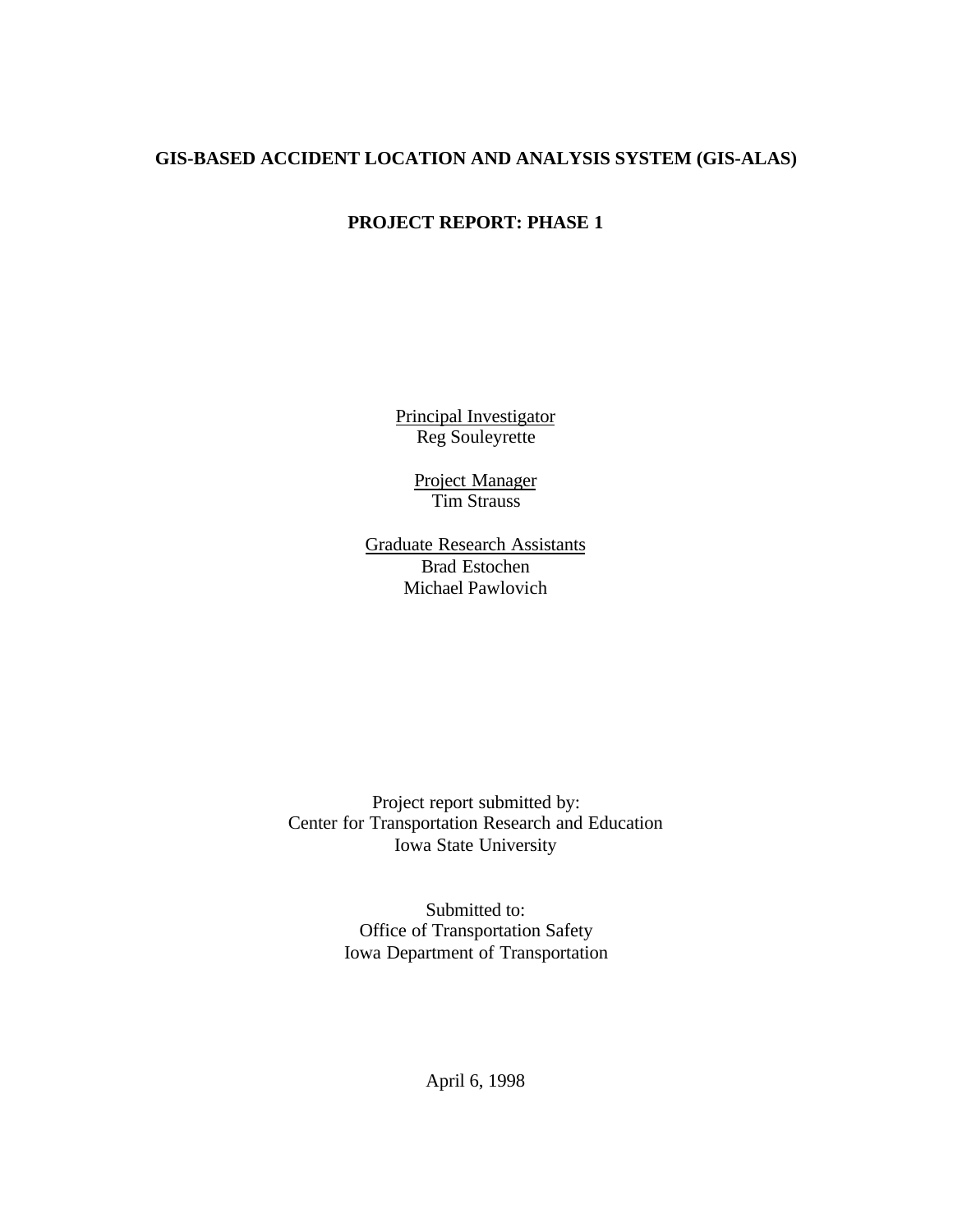# **TABLE OF CONTENTS**

| I.         |                                                                                                                                                                                                                                                                                                                                                                                                                      |  |
|------------|----------------------------------------------------------------------------------------------------------------------------------------------------------------------------------------------------------------------------------------------------------------------------------------------------------------------------------------------------------------------------------------------------------------------|--|
| II.        |                                                                                                                                                                                                                                                                                                                                                                                                                      |  |
| Ш.         | A. Selection of the Development Platform for GIS-ALAS<br><b>B.</b> Explorer ALAS<br>C. ArcView ALAS<br>D. Database Development                                                                                                                                                                                                                                                                                       |  |
| IV         | A. Distribution of GIS-ALAS Products and Data<br>B. Training, Beta Testing, and Feedback                                                                                                                                                                                                                                                                                                                             |  |
| V.         |                                                                                                                                                                                                                                                                                                                                                                                                                      |  |
|            |                                                                                                                                                                                                                                                                                                                                                                                                                      |  |
| Appendices | Appendix A: Explorer-ALAS User's Guide<br>Appendix B: ArcView-ALAS User's Guide<br>Appendix C: ArcView-ALAS Developer's Guide<br>Appendix D: A Record (Accident Information) Database Documentation<br>Appendix E: B Record (Vehicle Information) Database Documentation<br>Appendix F: C Record (Injury Information) Database Documentation<br>Appendix G: Questions and Answers from the GIS-ALAS Tutorial Session |  |
|            | Appendix H: ArcExplorer User's Guide                                                                                                                                                                                                                                                                                                                                                                                 |  |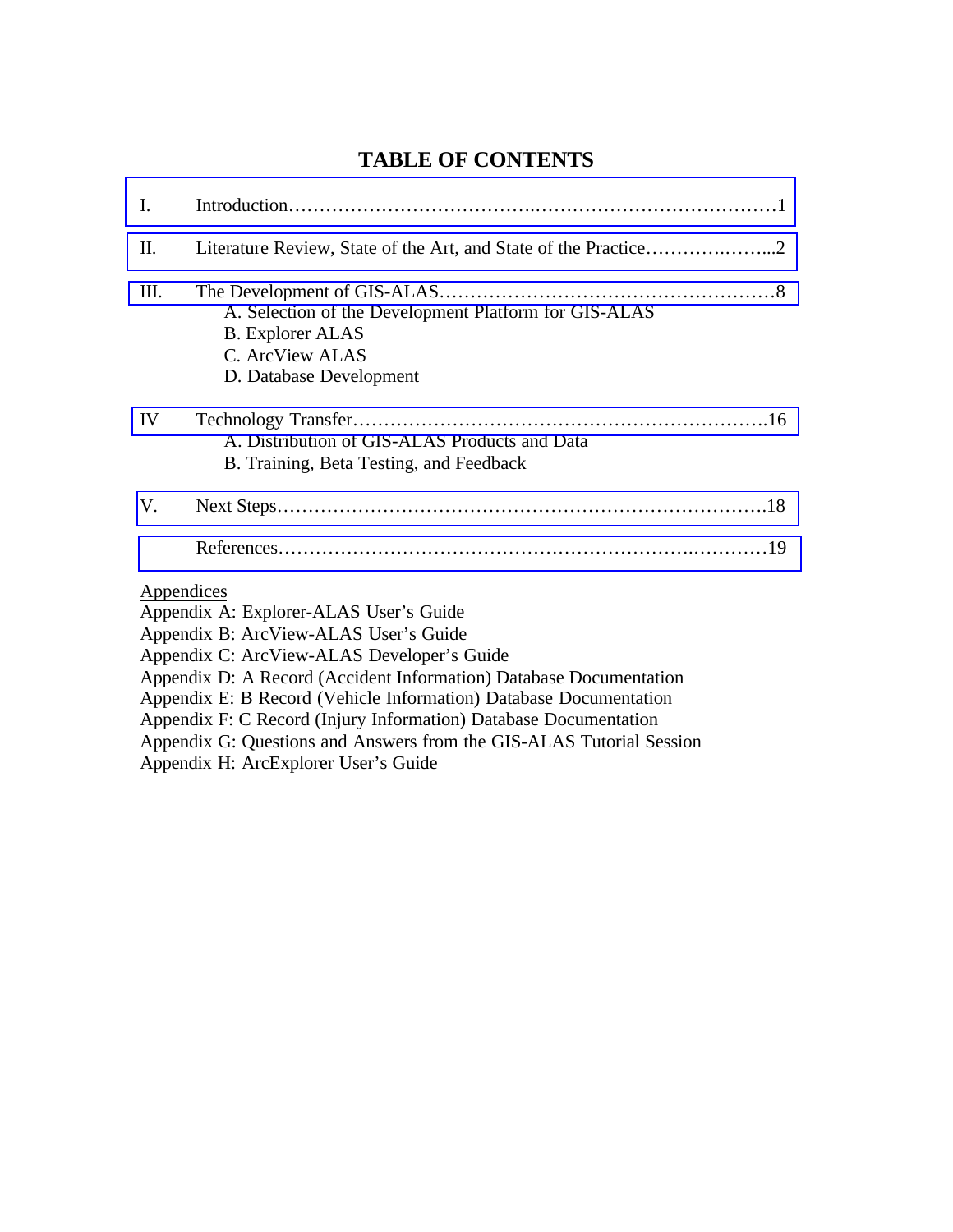# <span id="page-2-0"></span>**I. Introduction**

This report summarizes progress made in Phase 1 of the GIS-based Accident Location and Analysis System (GIS-ALAS) project. The GIS-ALAS project builds on several longstanding efforts by the Iowa Department of Transportation (DOT), law enforcement agencies, Iowa State University, and several other entities to create a locationallyreferenced highway accident database for Iowa. Most notable of these efforts is the Iowa DOT's development of a PC-based accident location and analysis system (PC-ALAS), a system that has been well received by users since it was introduced in 1989. With its pull-down menu structure, PC-ALAS is more portable and user-friendly than its mainframe predecessor. Users can obtain accident statistics for locations during specified time periods. Searches may be refined to identify accidents of specific types or involving drivers with certain characteristics. Output can be viewed on a computer screen, sent to a file, or printed using pre-defined formats.

Despite its many benefits, PC-ALAS can be rather difficult to use. Location "node numbers" -- corresponding to intersections, bridges, highway/rail crossings, etc. -- must be identified from cumbersome node tables or paper/CAD maps. Further, as a text-based system, PC-ALAS does not utilize recent developments in computer graphics and spatial analysis methods such as geographic information systems (GIS).

In Phase I of this project, the first version of the GIS-based Accident Location and Analysis System (GIS-ALAS) has been developed in response to these concerns. GIS-ALAS reproduces most of the query and reporting functions of PC-ALAS, but in a graphical environment which facilitates advanced spatial query and display capabilities. Customized data requests are available as before, but GIS-ALAS provides graphical data access, enabling the user to view and select desired locations on the network, eliminating the need for node tables and paper maps. Query results can be displayed in both map and tabular form, thereby creating more easily interpreted query results and promoting the analysis of accident patterns and causal relationships.

Specifically, two products have been developed, after having been chosen through an extensive steering committee process, to serve two types of users. The first product, Explorer ALAS, combines a free GIS viewing tool and an extensive database of accident locations and characteristics. This allows users, at little or no cost, to view accident data in a GIS environment. The second product is GIS-ALAS itself, perhaps more accurately called "ArcView ALAS." ArcView is a GIS software package that allows customization using a dedicated programming language, Avenue. The query functionality of PC-ALAS has been reproduced in a GIS environment using this language. Both products, Explorer ALAS and ArcView ALAS, access the same database, thus allowing one set of data to be maintained for both types of uses.

This report documents several aspects of Phase 1 of the GIS-ALAS effort. First, a literature review and a description of the state of the art and practice are provided. Second, the development and distribution of GIS-ALAS, in both its Explorer ALAS and ArcView ALAS forms, are outlined; this section, the bulk of this report, covers several topics, including the selection of the software platforms, the characteristics of Explorer ALAS, the characteristics of ArcView ALAS, distribution procedures, and database development. In addition, this section refers the reader to several appendices where more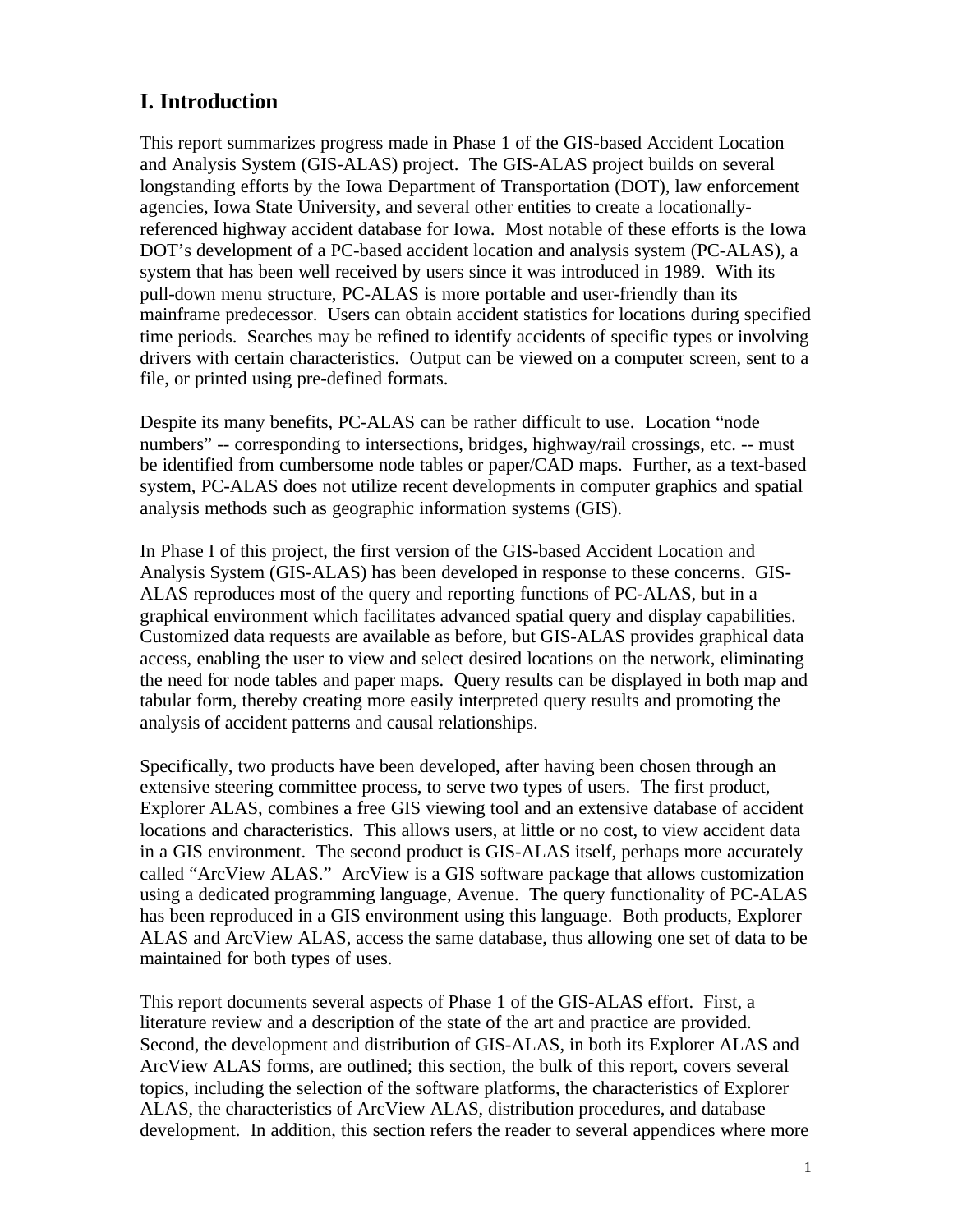<span id="page-3-0"></span>detailed information is provided. Third, an update is provided on technology transfer activities, including beta testing and training. Finally, current and future project efforts are outlined.

## **II. Literature Review, State of the Art, and State of the Practice**

### **Literature Review**

Literature abounds on accident analysis, traffic records, and statistical methods used to perform accident analysis. Included within this literature are numerous articles submitted to Transportation Research Record (TRR) and numerous United States Department of Transportation (U.S. DOT)/Federal Highway Administration (FHWA)/National Highway Traffic Safety Administration (NHTSA) reports.

Statistical methods articles covered a variety of techniques to analyze accident records and road safety. One article described the use of the Classification and Regression Tree (CART) method of nonparametric regression-type statistical procedure applied as a classifier and a regression model to highway safety analyses [1]. Another evaluates the use of  $\mathbb{R}^2$  to evaluate goodness of fit of accident prediction models [2]. One article focuses on statistical hypotheses testing and its use to analyze whether the expected accident frequency is beyond what might be explained by changes in traffic and similar influences [3]. Another article used logistic regression analysis to determine whether age and gender were factors that influenced severity of injuries suffered in head-on automobile crashes on rural highways [4]. Yet another analyzed the reliability of statistical road accident injury severity models [5], while others focused on statistical methods to identify hazardous sites [6, 7, 8, 9]. The first of these utilized a statistical test of significance to test the difference in means between two Poisson random variables [6]. The second describes the development of the rate-quality control method and use of this method in hazardous roadway location identification [7]. The third uses regression models to estimate expected number of crashes [8] and the last covers the historical and conceptual development of procedures for identification of hazardous locations for safety improvement [9]. Additional articles focus on causal factors, one considering the relationship between volume-to-capacity ratios and accident rates [10] and the other examines the relationship between prior incidents and additional incidents on urban arterial roadways [11]. Other articles focused on roadside object effects on accident severity with one focusing on guardrail end-types, vehicle weights, and accident severities [12], a second on median treatments on urban arterial safety [13], a third on the effects of air bags on severity of roadside object crashes [14], a fourth studying the feasibility of utilizing accident data to derive unintentional roadside encroachment rates [15], and a fifth source, containing 7 articles, which concerns the finite element modeling of vehicle impact with a variety of safety structures [16].

Additionally, compilations of various state and federal accident statistics are available. The state of Iowa, much like other states, is required to publish a compilation of the motor vehicle crash statistics each year [17]. The federal government compiles the various state crash statistics obtained through the Fatal Accident Reporting System (FARS) and the General Estimates System (GES) in a book each year as well [18].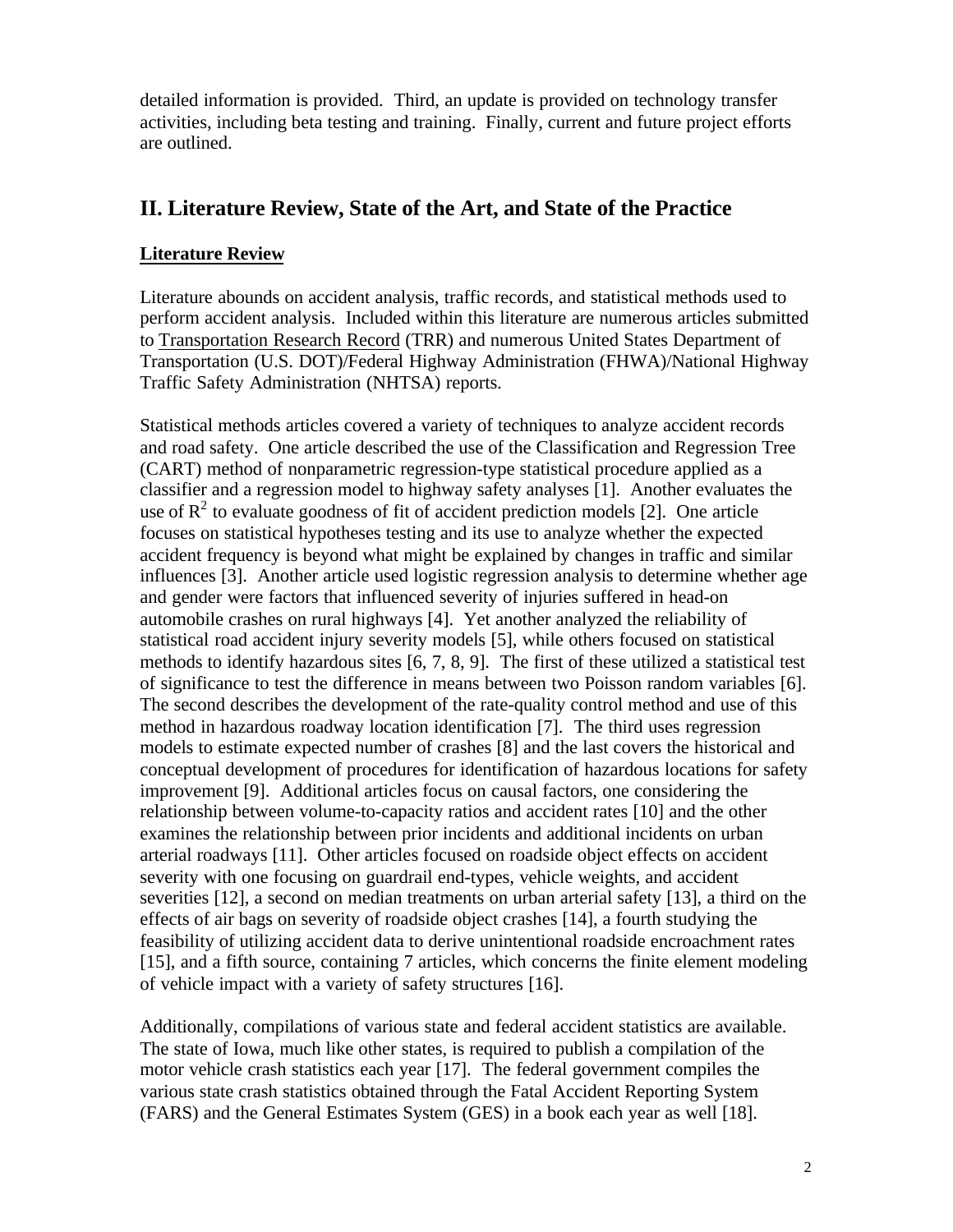Also, national efforts have been made recently to improve data quality, data collection techniques, and data analysis techniques. The U.S. DOT/FHWA published a report a few years ago (1993) which summarizes a study which identified and examined technologies and current processes related to the collection and management of motor vehicle traffic accident data [19]. The report focused on identification of technologies that are most promising in terms of improving quality, accuracy, completeness, and timeliness of accident data and/or reducing the demands on police officers, accident investigators, data coders, and data entry personnel. Technologies examined included: form readers/optical scanners, laptop and notebook computers, pen-based portable computers, identification technologies including magnetic stripe, bar codes, "smart" cards, Automatic Vehicle Identification (AVI), the Global Positioning System (GPS), and location technologies. A more recent (1998) U.S. DOT/FHWA publication reports on the evaluation performed to determine the effect of emerging technologies on traffic accident reporting [20]. The technologies evaluated included standard laptop and pen-based portable computers, Global Positioning Systems (GPS), Geographic Information Systems (GIS), computerbased accident diagramming, and various forms of computer-based data entry. Technologies were evaluated for their effect on accuracy and completeness of data, speed of data entry, practicality (e.g., ease of learning, ease of use), and sturdiness of equipment. Costs of hardware and software used is also provided. One of four sites examined in this publication is Des Moines/West Des Moines, Iowa. Two U.S. DOT/NHTSA publications report on two current national data quality/data linkage efforts. The first reports on the current efforts of the Crash Outcome Data Evaluation System (CODES) [21]. Discussion includes data resources and case selection and issues related to "as reported" data and the linkage process. The second discusses the Minimum Uniform Crash Criteria (MUCC) development process and initial efforts to develop a uniform guideline for data element collection [22].

However, implementing these various technologies, systems, and criteria will require allocation of funds. A U.S. DOT/FHWA publication which summarizes a project conducted by Northwestern University Traffic Institute addresses this issue [23]. The project objectives were: determine the costs of collecting and managing safety data, determine the quality of safety data, and recommend strategies for reducing cost and/or improving quality. Two related reports that are available as of the end of 1997 are listed.

With the efforts made to analyze and collect accident data, it is vital that quality, complete data is collected. A U.S. DOT/NHTSA technical report reviews and lists some desired characteristics of data quality to be considered when building and maintaining statistical data systems [24]. Included are discussions of possible conflicts between different characteristics. Additionally, a U.S. DOT/FHWA publication summarizes existing and emerging sources of highway safety analysis exposure data [25]. Sources reviewed include: Highway Performance Monitoring System (HPMS), Highway Safety Information System (HSIS), Long-Term Pavement Performance (LTPP) Monitoring System, Nationwide Personal Transportation Survey (NPTS), National Truck Trip Information Survey (NTTIS), Operational Exposure Data Sources, Residential Transportation Energy Consumption Survey, Truck Inventory and Use Survey (TIUS), and Weigh-in-Motion (WIM) devices. Areas reviewed for possible emerging exposure data include: Intelligent Transportation Systems (ITS), transportation planning surveys,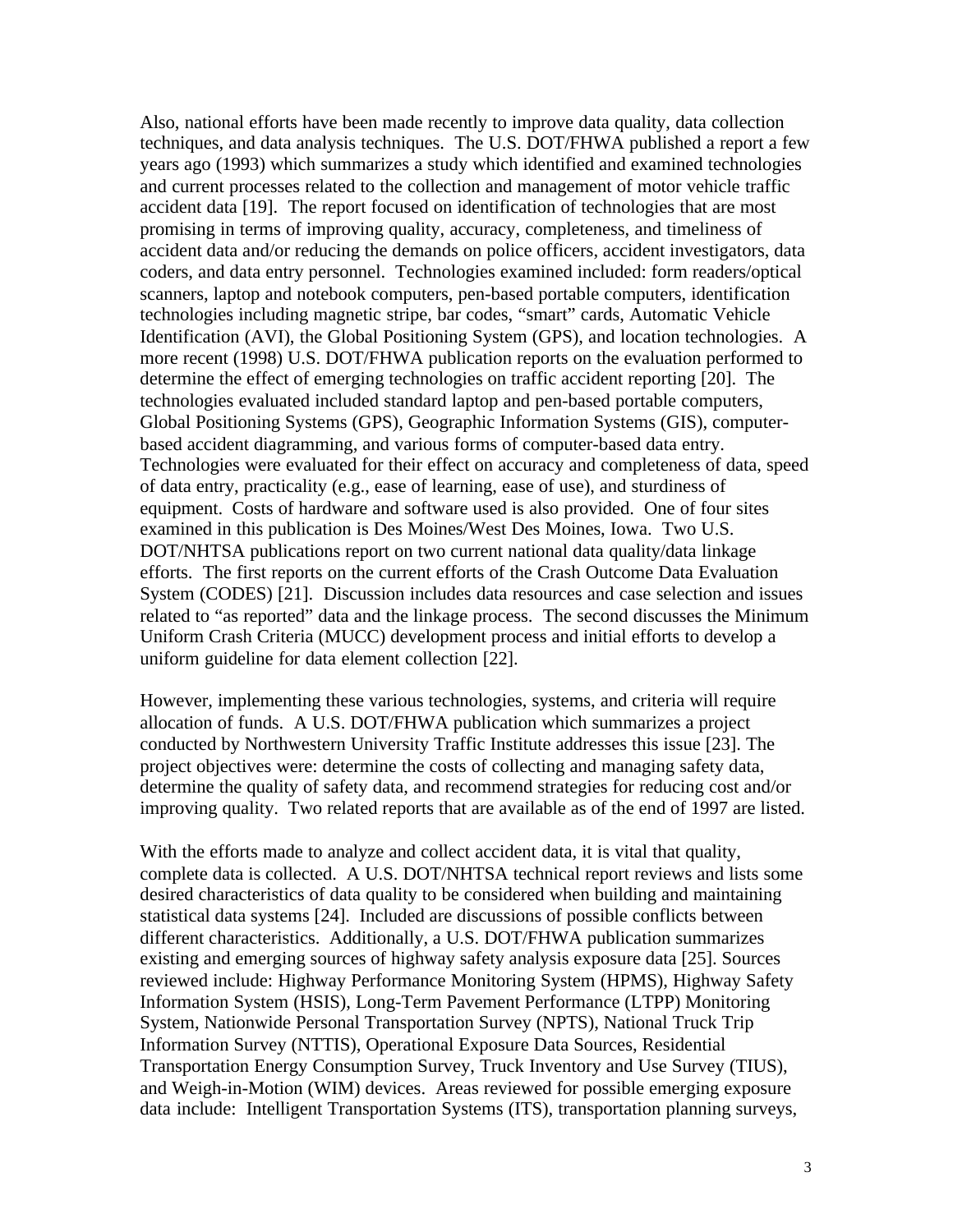and traffic volume data collected by the States. These data sources should allow for better causal factor determination and statistical analysis.

One other national effort to mention is the development of the Interactive Highway Safety Design Model (IHSDM). Two U.S. DOT/FHWA publications [26, 27] concerning the IHSDM are currently available. The IHSDM is a suite of CADD-compatible programs that highway designers can use to evaluate the safety effects of various design alternatives and will include the following modules: Policy Review, Design Consistency, Driver/Vehicle, Traffic Analysis, and Accident Analysis. Current plans for the Accident Analysis Module consist of models to estimate the number and severity of accidents on specified roadway segments, a benefit/cost analysis model to evaluate alternate roadside designs, and an expert system that can evaluate a design alternative and identify geometric deficiencies that may impact safety. The first report [26] presents the results of a workshop on the development of the IHSDM Accident Analysis Module. Results of the workshop included a recommendation that statistical models providing both point and interval estimates of safety measures be included. Statistical techniques that could be included are: linear regression; generalized linear models; Classification and Regression Tree (CART) analysis; Bayesian approximation; multivariate analysis; jackknifing, bootstrapping, and subsampling techniques; and nonparametric methods. A recommendation for combining formal statistical models with an expert systems approach for identifying potential safety problems associated with geometric design features also resulted. Another result was that a diagnostic approach to accident analysis module development be pursued. This diagnostic approach would combine accident reconstruction from hard-copy police accident reports and on-scene accident investigation. Identification of the sequence of events leading to particular accidents and the causal or contributing role of specific features in that sequence of events is key. The second report [27] presents the results of a feasibility study of alternative methods for developing the knowledge base for the Diagnostic Review Component (DRC) of the IHSDM.

Also, sources related to specific crash analysis programs/softwares were collected. The first of these is the user's guide for Iowa's PC-ALAS system [28], which was discussed in the introduction. The second is a CTRE report submitted to the Iowa DOT as part of the Collision Diagrams Software Evaluation project [29]. The third is the user's guide for Intersection Magic, one of the collision diagram softwares evaluated in the previously mentioned CTRE/Iowa DOT project [30]. The last is a user's manual for Alabama's Comprehensive Accident Rapid Evaluation (CARE) system [31]. Although both PC-ALAS and CARE are both excellent accident analysis and location systems, neither involves the use of a GIS for spatial referencing of the data.

Finally, only a few articles were found that utilized GIS for traffic accident analysis or modeling. One such article describes a prototype computer-based indexing model to store and retrieve the massive amounts of state transportation data, including accident data [32]. The article does not focus specifically on accident data. Another article describes a GIS-based accident risk model developed for the Ontario highway network [33]. The model described provides estimates of accident risk at four levels of spatial aggregation as specified by the user: networkwide, route-specific, route-section-specific, and site-specific. Neither of these articles reports on the development of a system, much less a system that can be utilized state- or nationwide. An additional article reported on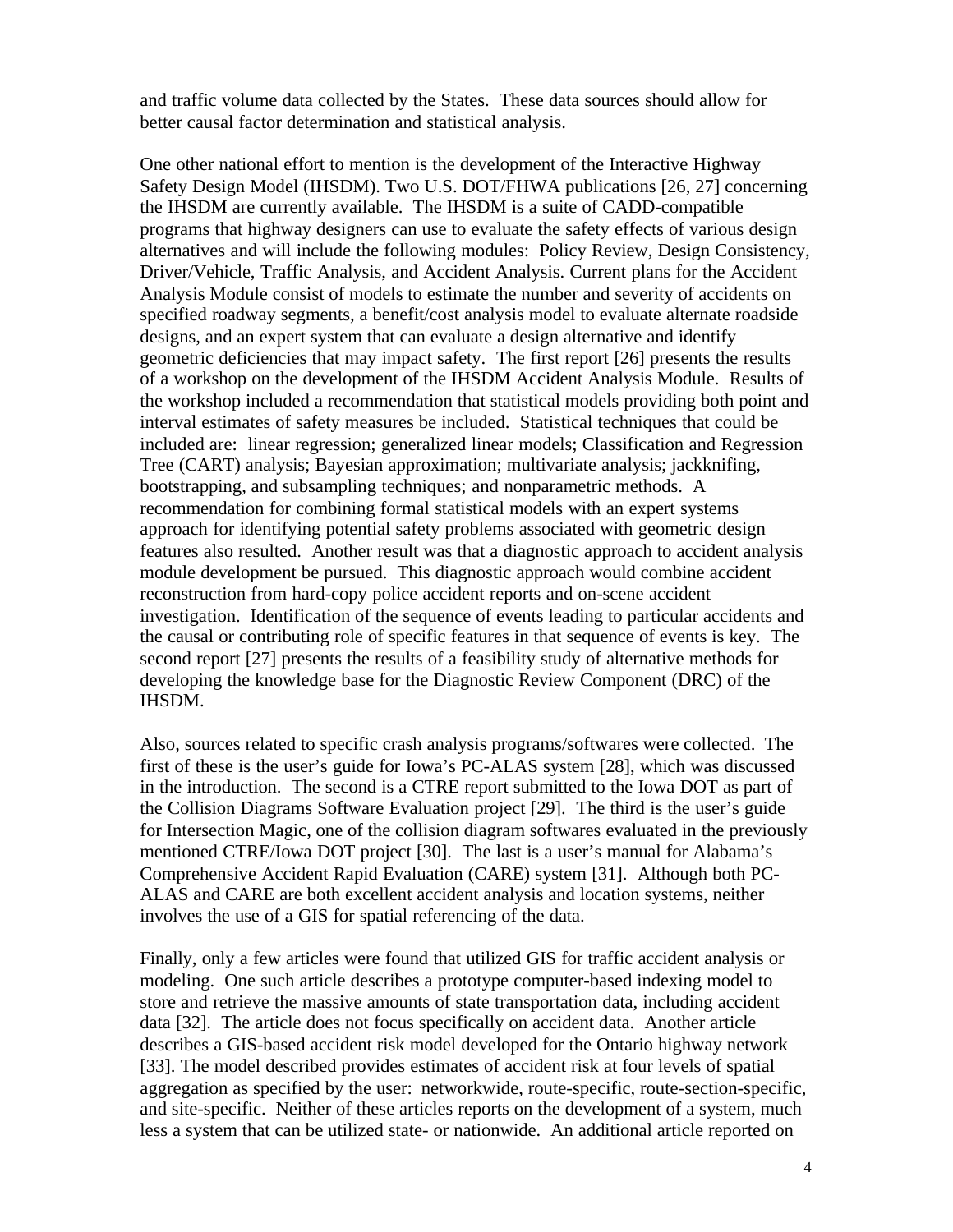early efforts to develop a GIS-based ALAS for the state of Iowa [34]. The system described was an early pilot project of the Iowa DOT Geographic Information Systems Coordinating Committee (GISCC). This initial pilot project effort resulted in further investigation of a GIS-ALAS system for the state of Iowa.

With all the literature existing related to accident analysis, traffic records, statistical methods, and related fields, it is clear there is a strong interest in these topics. However, of all the literature collected, only a small fraction of the literature [32, 33, 34] mentioned the use of GIS. This reflects not only the relative infancy of GIS, especially for use by transportation researchers, but also the fact that GIS is not used frequently for accident location and analysis. However, clearly interest is growing, both in GIS for accident location and analysis and in other non-GIS methods of accounting for the importance of traffic safety throughout the transportation community.

#### **State of the Practice**

Currently in the state of Iowa, four different systems for accident location and analysis exist or are underway. The original mainframe system, ALAS, has existed since the inception of computerized accident records assessment in Iowa. The successor to ALAS, the personal computer-based ALAS (PC-ALAS) [28], began in 1989 as an effort to enable various transportation agencies around the state of Iowa to access statewide or countywide accident data and alleviate the burden on the Iowa DOT main office of having to process accident information requests for these various agencies. The agencies that currently use PC-ALAS include county engineering offices, law enforcement offices, the Iowa DOT Transportation Centers, the Governor's Traffic Safety Bureau (GTSB), and the Iowa Department of Public Safety (DPS). Two efforts that are currently underway include this project, Geographic Information System-based ALAS (GIS-ALAS), and the Microsoft Access-based ALAS (Access ALAS) project of the Iowa DOT Office of Data Services. In addition, other ongoing or recently completed projects in Iowa related to accident data include the Officer Information Manager/Mobile Accident Reporting System (OIM/MARS) project of the Iowa DOT Motor Vehicle Division, the Collision Diagram Software project for the Iowa DOT completed by CTRE, the Access Management project for the Iowa DOT completed by CTRE, and various other projects at CTRE that utilize accident data extensively.

Nationwide, only a handful of states seem to have a recent update to their mainframe systems. Of these, only Alabama's CARE (Comprehensive Accident Rapid Evaluation) [31] system seems to be widespread. Through an email listserver maintained by the University of Alabama, information concerning CARE is sent to transportation safety personnel nationwide. According to the list, CARE is already established in both Alabama and Tennessee, and Michigan, North Carolina, and the Federal Aviation Administration (FAA) have recently decided to use CARE as well.

#### **State of the Art**

Only a few GIS-related programs/softwares exist nationwide that perform functions similar to Iowa's PC-ALAS. Three such softwares include the Accident Information Management System: Geographic Information System (AIMS:GIS) (JMW Engineering, Inc.), Collision Database System (Crossroads Software), and AcciMap (CalGIS).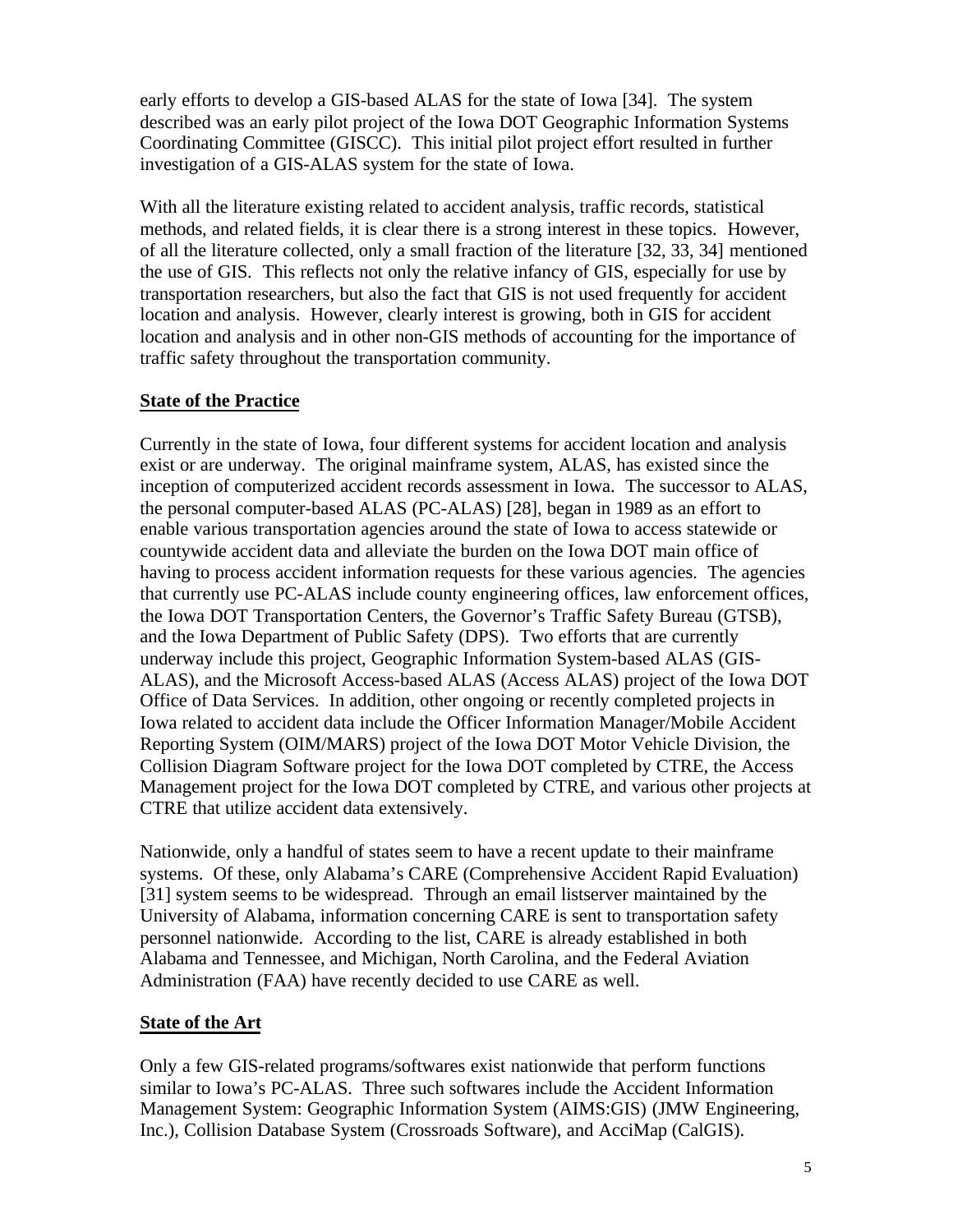One source provides the following information on Accident Information Management System: Geographic Information System (AIMS:GIS):

AIMS:GIS is a GIS-based program originally developed for the City of San Francisco by JMW Engineering, Inc. The program runs on Windows 95, and uses MapInfo 4.1 to operate the GIS portion of the program. The program allows the user to select intersections or links by manual input or point and click selection from the map. Once an intersection or link is selected, a collision diagram can be generated. Other features of AIMS:GIS are the ability to plot worst accident locations, provide annual reports, and perform queries. AIMS:GIS prints collision diagrams to most printers or plotters. [29]

Another source provides additional information on AIMS:GIS. AIMS:GIS runs on all Windows operating systems, runs under MapInfo, costs \$4000 for the first copy of the software, 30 percent off that price for the second copy, 20 percent off that price for the third through fifth copies, and 10 percent off that price for the sixth through tenth copies. With the purchase one receives one-half year of free technical support (phone, faxes) and maintenance updates. After that, technical support and maintenance cost \$750 per year. None of this covers the cost of configuring the systems. AIMS:GIS needs to be configured to work for the accident database for each jurisdiction. In the case of the Iowa DOT, the system would need to be configured to work with the statewide accident database produced by the Office of Driver Services. For a city of 1 million, it could be configured for \$19,000. For state highways only, estimates range from \$40,000 - \$50,000 for the whole state. Additional functionality can be added by writing MapBasic code. This really is not an off-the-shelf product. It cannot just be bought, loaded, and expected to work. The location format that the software relies upon is strictly based on intersections (e.g., Main St. & 1st St.). Another component that needs to be purchased is an Address Geocoding database. The software cannot use Reference Points, Global Positioning Systems, or any other location format. To use data in other formats, a conversion program must be written as part of the configuration. It will convert the location of our data to an offset from an intersection. This includes rural areas. Handling of rural interstates and changes in the real world are vague. All of the software query and reporting functions are based on intersections. The software seems to be designed for use in urban areas. This is substantiated by the city population pricing structure. Along with the relative low costs (as compared with comparable software) comes low functionality. Most of the points made in the advertisement have to do with displaying data, not analyzing it. [35]

Also, a recent AIMS:GIS informational sheet lists the AIMS price as \$2,468, for up to 20,000 accidents. For additional accidents, the price rises by \$1,000 for each additional 20,000 accidents. The informational sheet mentions that AIMS:GIS doesn't require a GIS per se, it only requires a GIS map of your jurisdiction.

The source for the first AIMS:GIS information listed also provides some information on Collision Database System by Crossroads Software. This information follows:

Collision Database System (Crossroads Software) software runs under MS Windows and uses city street layout data to verify the location of every collision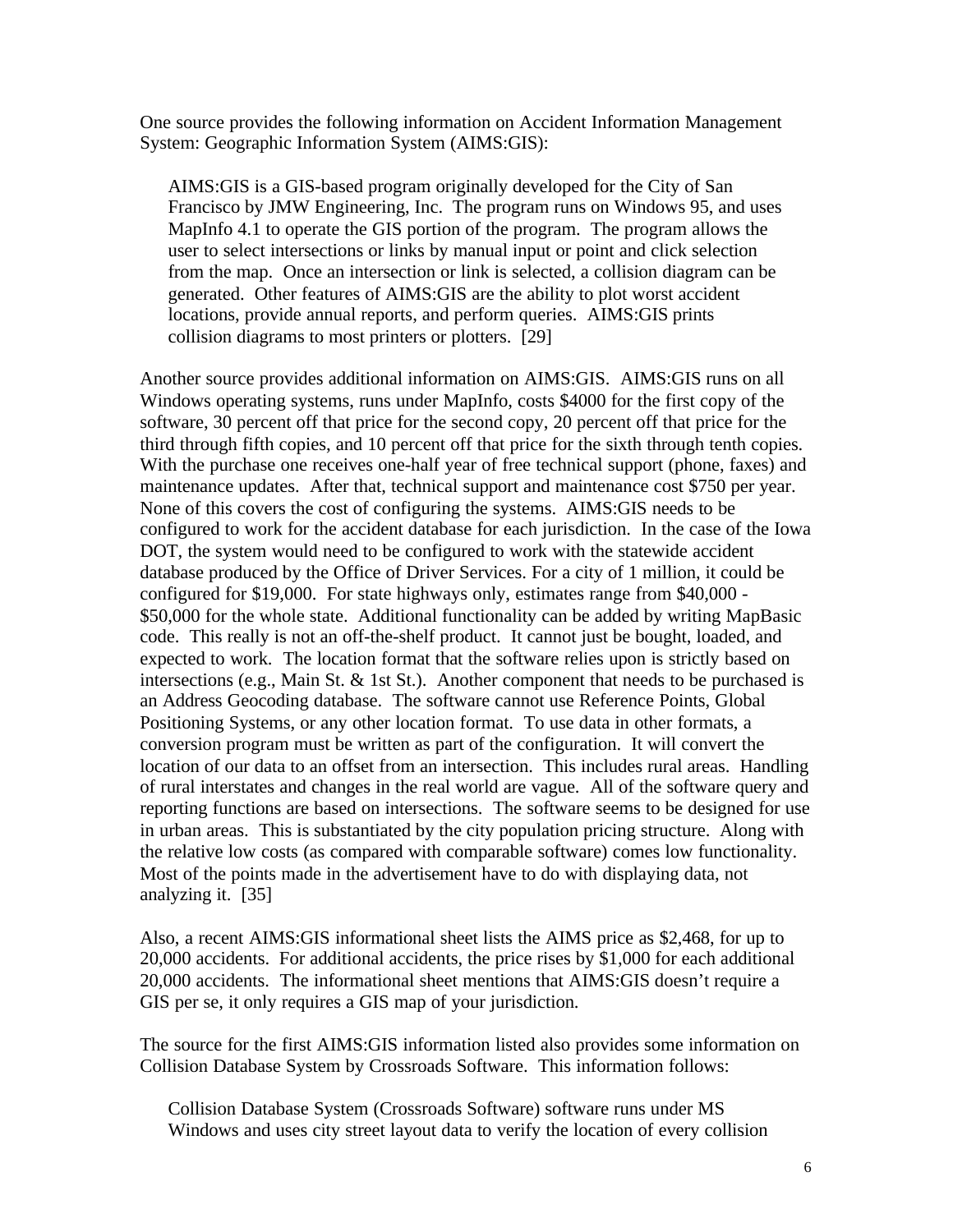in the database. The Collision Database System also uses a full relational database engine to store, query, and edit collision records and an operational GIS mapping module. The Collision Database System produces reports, collision diagrams, and maps of collision information. Presentation quality color collision diagrams can be created by specifying the location, date range, and any other collision parameters desired such as collision type, distances, conditions, and primary collision factors. This software also supports color printers and plotters. [29]

Collision Database System is priced similarly to AIMS:GIS.

AcciMap (CalGIS) runs on WindowsNT 3.51 or higher, Windows95 and Win3.11, uses ArcView and Arc/Info, and costs from \$15,000 - \$20,000 for software (includes ArcView or Arc/Info license). The cost without the ArcView or Arc/Info license is uncertain. Additional license prices vary. This includes one year of technical phone support and maintenance. This does not cover configuration or customization costs. Since they customize the software based on individual situations, they won't estimate a total price. They did indicate that one place that had little configuration and customization paid \$100,000, and one that did a medium amount paid \$180,000. Maintenance costs are based on the number of computers the software is loaded on and are approximately 8 percent per year of initial costs. Any enhancements they make, they will support. They will train you to program enhancements, but will not support any enhancements you make. AcciMap seems to have a lot more functionality than AIMS:GIS, but with it comes a price. CalGIS, the creator of the software, seems to be very flexible in what they can do. That is partly why it is difficult for them to estimate a price. Part of it has to do with the quality of Iowa's data, where it resides, and how much functionality is desired. CalGIS is willing to visit and demonstrate their software. They also have a white paper with more information and a demo CD available. [35]

As a result of the Collision Diagram Software project, another collision diagram software, Intersection Magic by Pd' Programming Inc [30], was recommended to, and subsequently approved and implemented by, the Iowa DOT. Within the project evaluation report it is stated that part of the evaluation process would be considered in the GIS-ALAS development.

In conclusion, though many efforts have been made to analyze accident data through various statistical means and models, very few efforts have been made to utilize the power of a GIS environment to analyze the data utilizing its spatial nature. In addition, of the efforts that have utilized a GIS, few have developed a system to do so. The softwares that were developed utilizing a GIS environment either are not designed to analyze crash data or are prohibitively expensive. Some have both features. The recent efforts in Iowa are an initial step towards developing a low-cost, statewide system for distribution to transportation agencies for locating and analyzing hazardous roadway locations.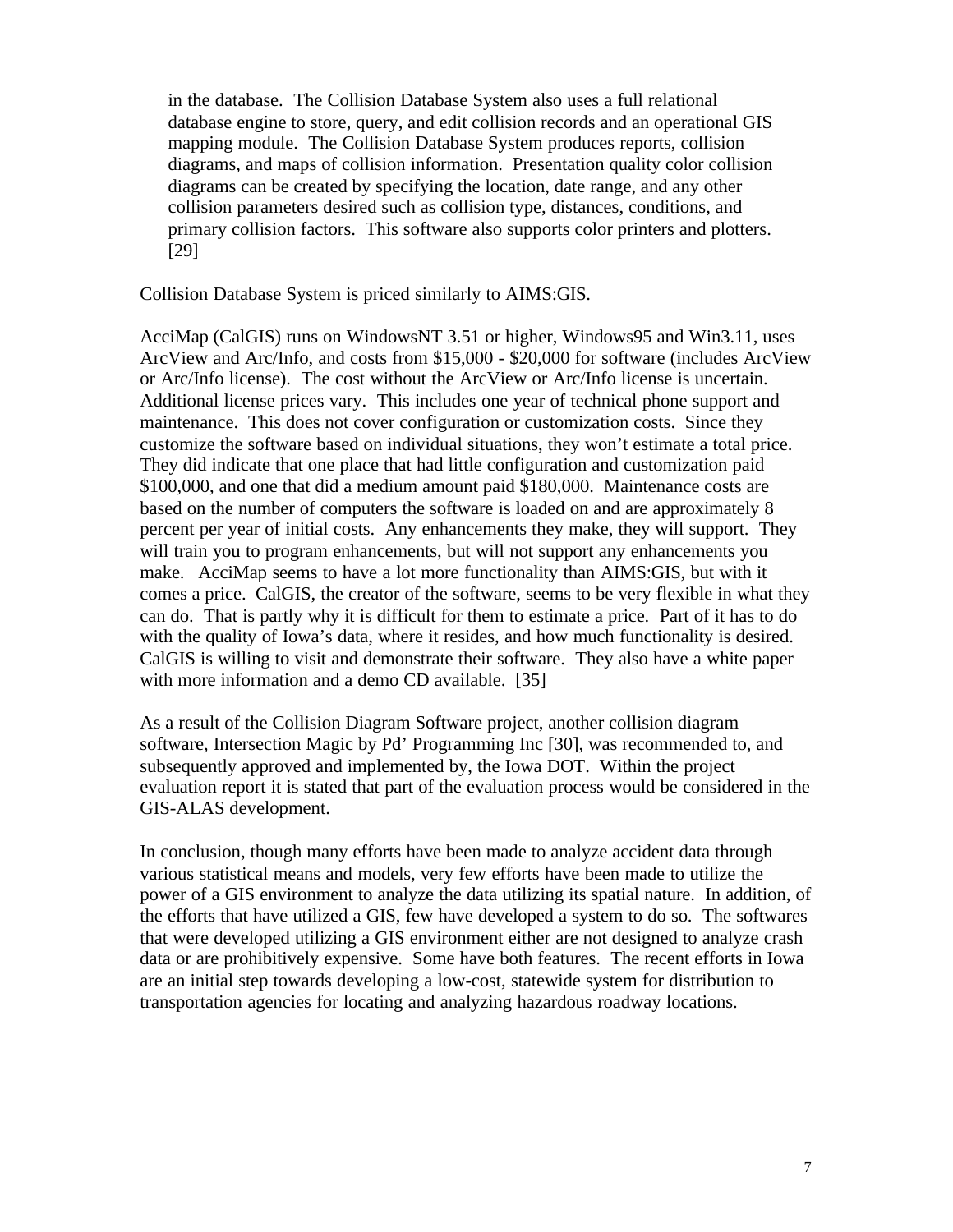## <span id="page-9-0"></span>**III. The Development of GIS-ALAS**

This section outlines the development of GIS-ALAS. It covers several topics, including the selection of software platforms, the characteristics of two products developed in Phase 1 (Explorer ALAS and ArcView ALAS), and database development. Explorer ALAS is used to facilitate the simple, inexpensive viewing of accident data, and ArcView ALAS provides the query functionality of PC-ALAS in a GIS environment. In addition, this section refers the reader to several appendices where more detailed information is provided.

#### **A. Selection of the Development Platform for GIS-ALAS**

ArcView was selected to be the development platform for GIS-ALAS through the following process. First, the *GIS World Sourcebook* was consulted to identify the universe of potential software platforms. This publication, produced annually by GIS World, Inc., provides detailed lists and descriptions of hundreds of software products, services, and vendors. Searches on the Internet World Wide Web were also performed to identify additional candidates.

After examining the resulting list, the project team decided to narrow the list of candidates using several fundamental criteria. The chosen platform would be a desktop package suitable for distribution to a wide community of end users, with a development language to support necessary customization, and provided by a vendor with marketplace stability (to ensure that the selected platform would continue to be available in the future, preferably with enhanced functionality). The list of candidates was thus narrowed to three major desktop GIS packages: MapInfo (MapInfo), Maptitude (Caliper Corp), and ArcView (ESRI). Intergraph's GeoMedia, now resident at the Iowa DOT, was not considered as it was not in existence at the time of our software evaluation process. An advantage of GeoMedia is that it can utilize data from several GIS packages in their native format. GeoMedia will be reviewed during Phase II of the GIS-ALAS project.

The project team then prepared an outline of criteria which focused on the required functionality of the selected platform to support GIS-ALAS, both within its current scope ("minimum functionality" items), and for its future development ("enhanced functionality" items). Each category of functionality was further subdivided into several types, listed in Table 1 with typical criteria used in the evaluation.

The performance of all three options was similar in most respects. ESRI's ArcView was selected due to a combination of several factors. It has dynamic segmentation and network analysis capabilities that make it a particularly useful package for the management and analysis of transportation data. Technical support is available from ISU's GIS facility, which uses ESRI's suite of products extensively, from the high-end Arc/Info to the user-oriented ArcView. In addition, the selection of ArcView also provides an opportunity to more readily make use of software upgrades and other improvement in technology. For instance, the feasibility of providing the display and query functionality of GIS-ALAS via the World Wide Web using ArcView Internet Map Objects with Visual Basic is currently being investigated.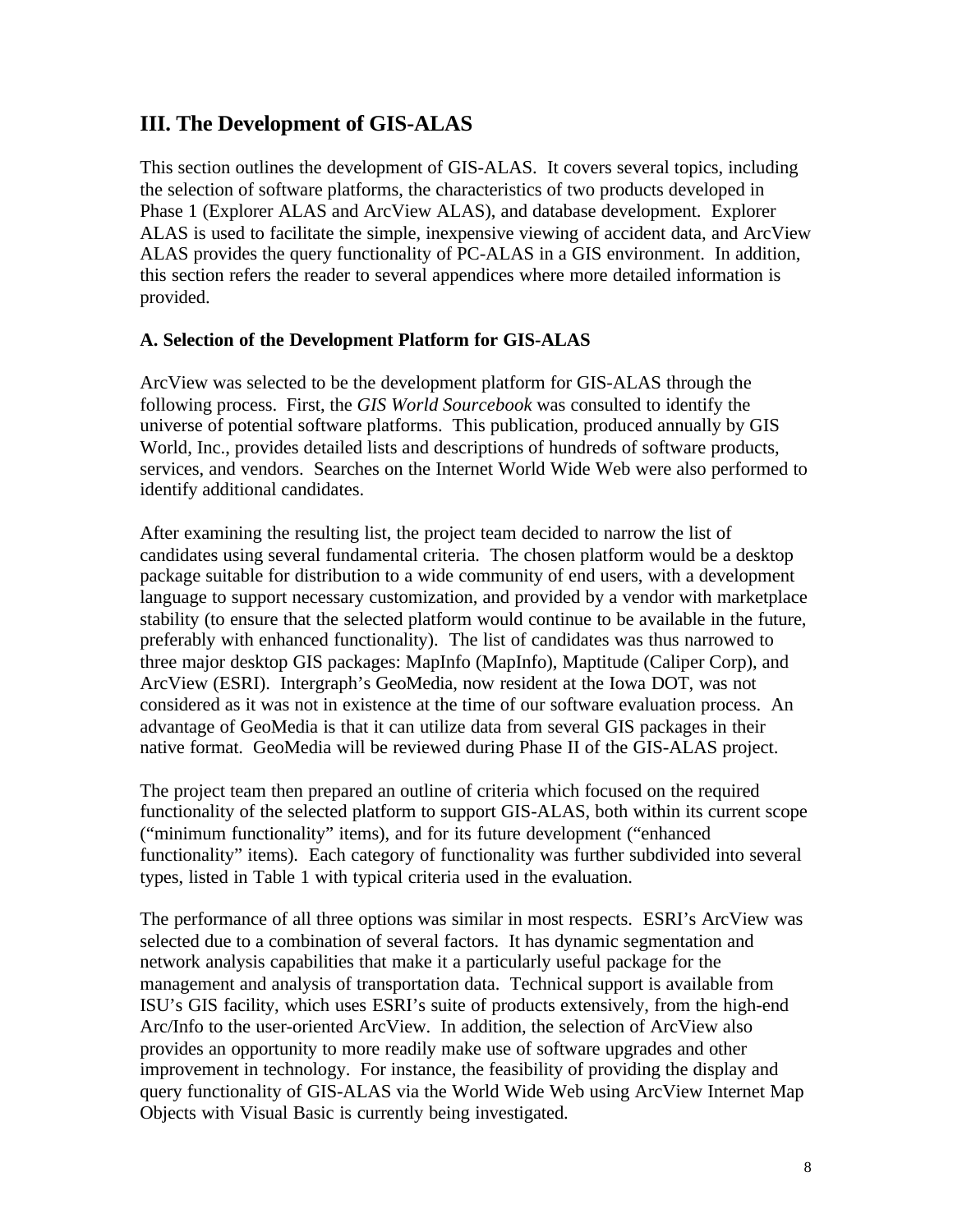| <b>Criteria</b>  | <b>Minimum and Enhanced Functionality</b>                                 |
|------------------|---------------------------------------------------------------------------|
| General          | Minimum: ability to reproduce PC-ALAS capabilities (existing and          |
| functionality    | updated), cost of distribution, ease of training end users.               |
| Data updates/    | Minimum: functionality in updating data and cartography (regular and      |
| data integration | improved), import/export capabilities.                                    |
|                  | Enhanced: ability to tie in to videolog/GPS, overlay "other" data (e.g.,  |
|                  | land use, road features, health care facilities, FRA data, aerial         |
|                  | photos/DOQs/DEMs, weather, location of maintenance and                    |
|                  | emergency equipment, major infrastructure changes, intersections).        |
| Queries          | Minimum: ability to perform logical queries (e.g., high accident          |
|                  | locations, alcohol related accidents, subset of accidents based on any    |
|                  | field in the database at the state, county, and city levels), and spatial |
|                  | queries (e.g., beat/area request, graphical selection of a single         |
|                  | node/link or a set of nodes/links, graphical selection of nodes within a  |
|                  | user-defined area), and to support an appropriate interface for queries.  |
| Analysis         | Minimum: implications for analytical/statistical programming              |
|                  | including capability for customizable analysis                            |
|                  | Enhanced: interdisciplinary applications, identify historical trends,     |
|                  | analysis of relationships in accident causation, e.g., volumes, v/c       |
|                  | (LOS), road conditions, weather, lighting.                                |
| Output           | Minimum: ability to support reports (e.g., local area report, reports on  |
|                  | frequency/location of any accident report form element, ability to        |
|                  | select format of report, ability to create and save user-defined report   |
|                  | formats), ability to support maps/diagrams (e.g., accident diagrams,      |
|                  | maps of accidents in a given city or county, pie-diagram maps of          |
|                  | accidents at nodes by cause, number of vehicles, etc.).                   |
|                  | Enhanced: intersection maps.                                              |
| Maintenance      | Minimum: ability to support system maintenance, and to easily adjust      |
|                  | for changes in the format of the accident database.                       |

**Table 1: Criteria and functionality considered in GIS-ALAS software evaluation**

The Iowa DOT's system of collecting, managing, and analyzing crash data is likely to change over time along with technologies and user needs. Although ArcView best suits the needs of the current system, it is possible that GIS-ALAS will make a transition to another platform at a later date. It is also possible that storage platforms and database management procedures will change. Currently, accident data are stored in DB2 and exported to text files for use by ArcView in GIS-ALAS. In the future, it is possible that data will be stored in DB2, as before, and transferred to Oracle as a central server for use by GIS-ALAS, including an Internet version, and Access ALAS.

The data are also available for use in a simple GIS viewer, ArcExplorer, currently available at no cost from ESRI's World Wide Web site, although this does not include the full query and reporting capabilities of ALAS. Improvements in software functionality, increased computer operating speeds, and the continued development of the Internet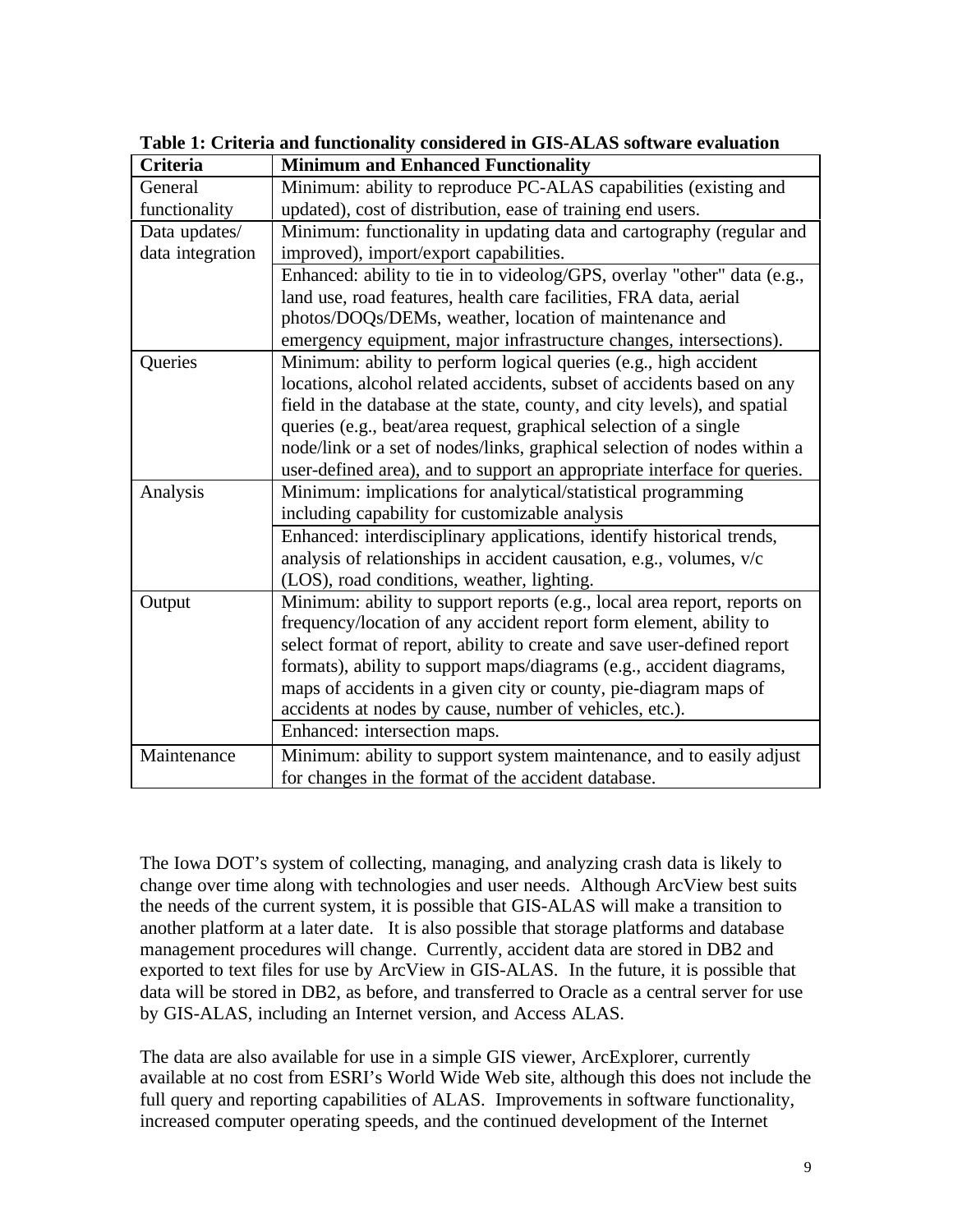likely will provide new opportunities to improve Iowa's crash data system. The next two sections describe the two products currently available through the GIS-ALAS project, Explorer ALAS and ArcView ALAS.

### **B. Explorer ALAS (See Appendix A for the Explorer ALAS User's Guide and Appendix H for the ArcExplorer User's Guide)**

ArcExplorer is a GIS viewing tool provided by ESRI at no cost to users. This allows users to display accident data and perform limited data analyses (see Figure 1). Explorer ALAS is provided on a CD and includes data to display the primary roads, secondary roads, municipal roads, as well as accident records and locations. The CD currently has separate A, B, and C tables for the accident records, but future versions will combine these tables into a single "ABBBC" format. (A tables contain information about the accident, B tables contain information about the vehicles and drivers involved, and the C records contain information about any person injured.) Rail lines and hydrology are provided as reference layers but contain no attribute information.

Accident and roadway data can be queried to obtain results about specific information. These results will appear highlighted on the screen (Figure 2). Thematic mapping, which allows additional visual analysis of data, is also available using ArcExplorer.



**Figure 1: Accident data for a Des Moines neighborhood, 1995**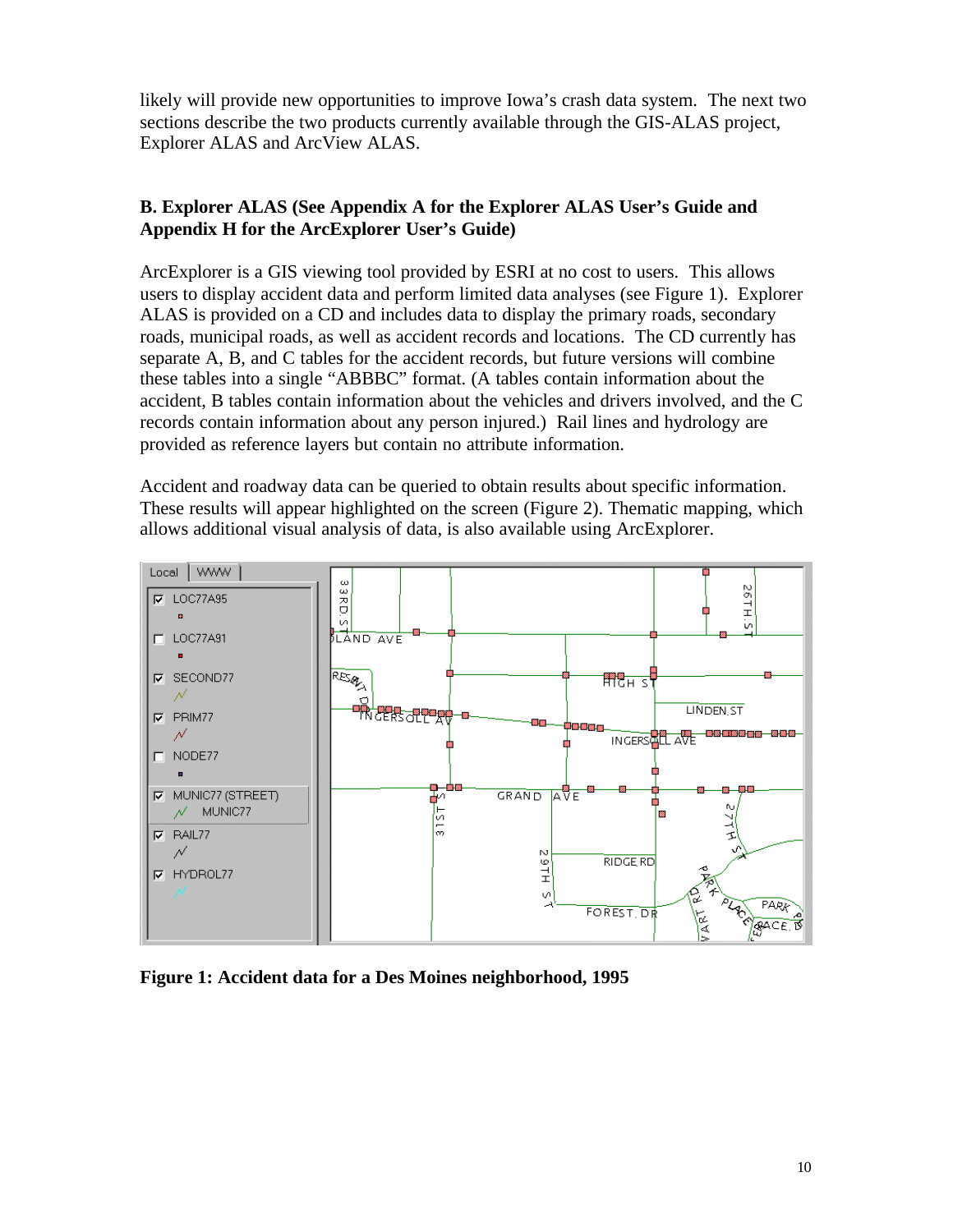

**Figure 2: Injury accidents (white squares) and property-damage-only accidents (black squares) in the Campustown area of Ames, 1991**

Advanced analysis tools are not provided with ArcExplorer. Query capabilities are limited compared to ArcView's query capabilities. Attempts to query two separate tables will not produce the desired result; for example, it is not possible to determine the number of people injured (A records) in crashes that had male drivers (B records) using Explorer-ALAS. Moreover, ArcExplorer has no programming language that can be used to customize its interface or functionality. ArcExplorer also cannot perform several types of spatial queries (e.g., selecting accidents within a user-defined box or within 0.25 miles of a given intersection). In addition, the results of queries cannot be exported from ArcExplorer to other formats for use in other software packages. To perform these more advanced analyses, the user must have a commercial GIS package.

#### **C. ArcView ALAS (See Appendix B for the User's Guide and Appendix C for the Developer's Guide)**

ArcView is a GIS product sold by ESRI. This software provides advanced analysis capabilities, along with customization tools using ArcView's programming language, Avenue. Spatial queries and analyses of multiple databases are possible using the advanced functionality of the software. This enables users to obtain results to more complex queries than are possible using ArcExplorer.

Through the customization of ArcView developed during Phase 1 of the GIS-ALAS project, ArcView ALAS has the general functionality of PC-ALAS within a visual interface designed to improve data query and analysis (see Figures 3 and 4). ArcView ALAS is also designed to have the "look and feel" of PC-ALAS, by creating identical menus and querying processes, in order to provide a shorter learning curve for users. Not every function that was present in PC-ALAS is available in the first release of GIS-ALAS. However, the major functions are present. Future enhancements will be considered and addressed as feedback is received from various beta testers of the current GIS-ALAS.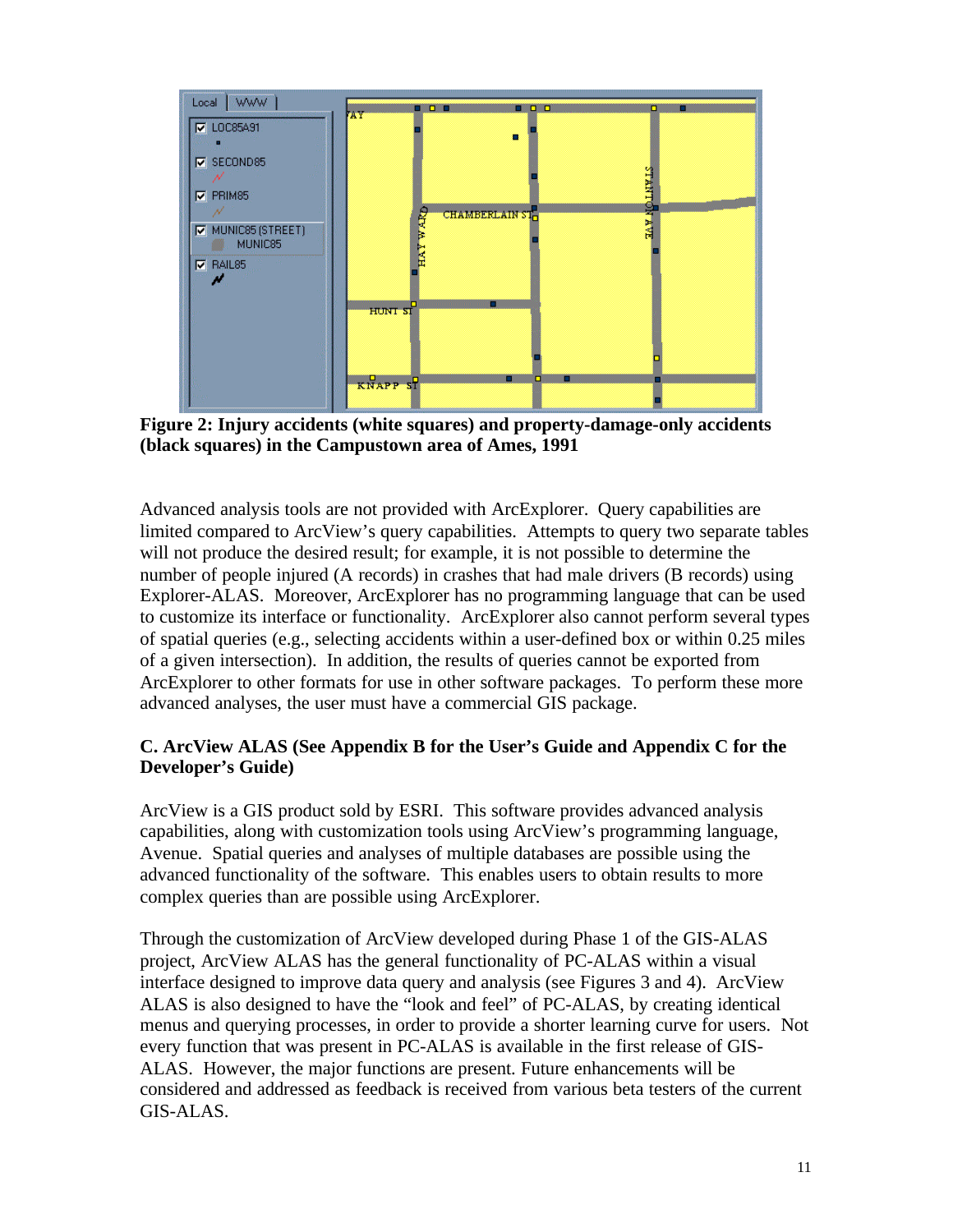

**Figure 3: Thematic map of a neighborhood in Sioux City, Iowa. Traffic volumes are reflected in the shading of the roads. Accidents are displayed as flag symbols on the road network. This kind of graphical representation of data was not readily available before GIS-ALAS.**



**Figure 4: The spatial pattern of accidents by time of day can be easily displayed using the power of a GIS.**

The GIS-ALAS team made a special effort to duplicate the Graphical User Interface (GUI) from PC-ALAS into the development of GIS-ALAS. This similarity provides an approach to data access familiar to users who have been exposed to PC-ALAS. The similarity between the two systems in performing a typical query (in this case, accident severity) is illustrated in the following three figures (Figures 5-7)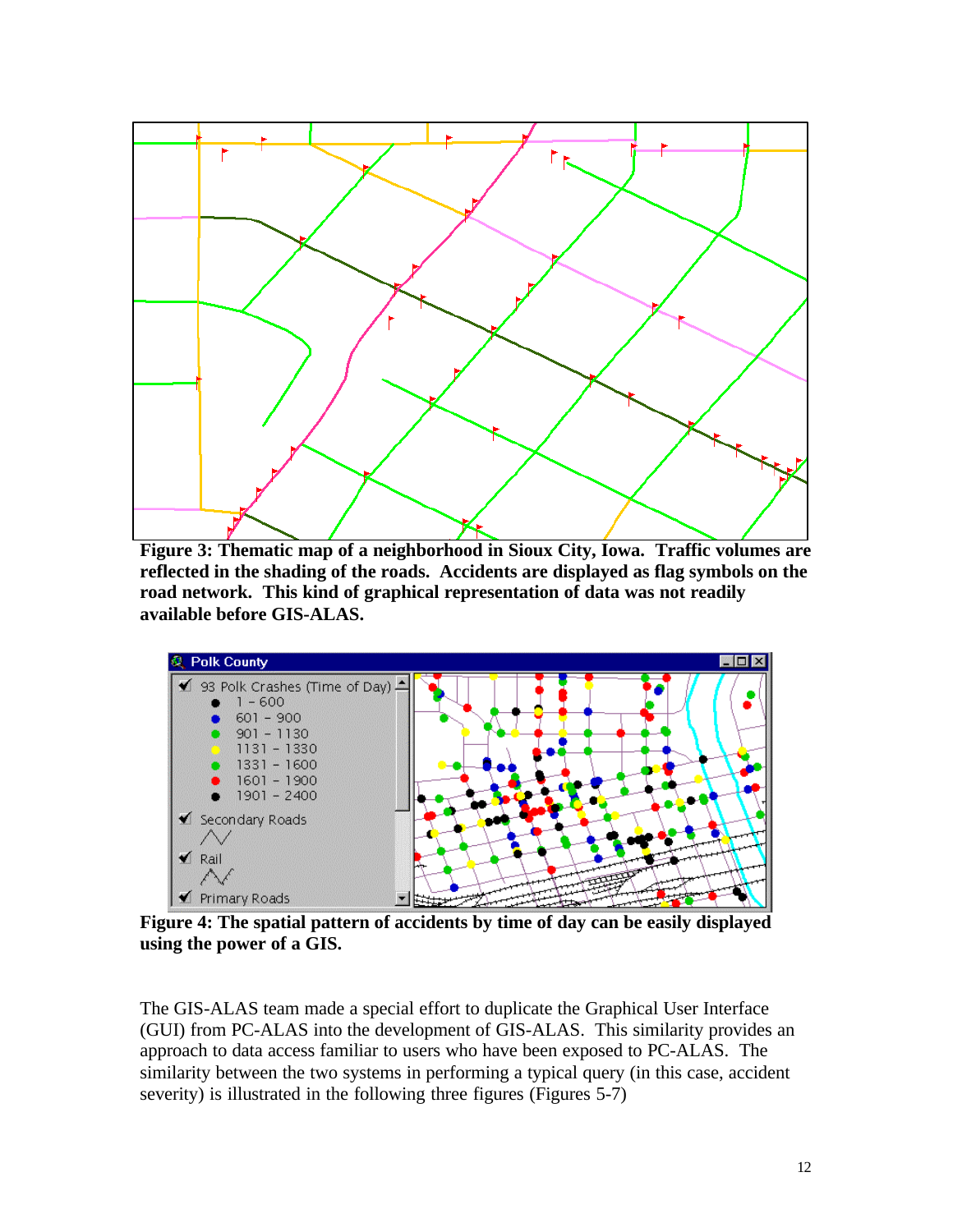



**Figure 6. Selection of Accident Information Parameters.**



**Figure 7: Selection of Accident Severities.**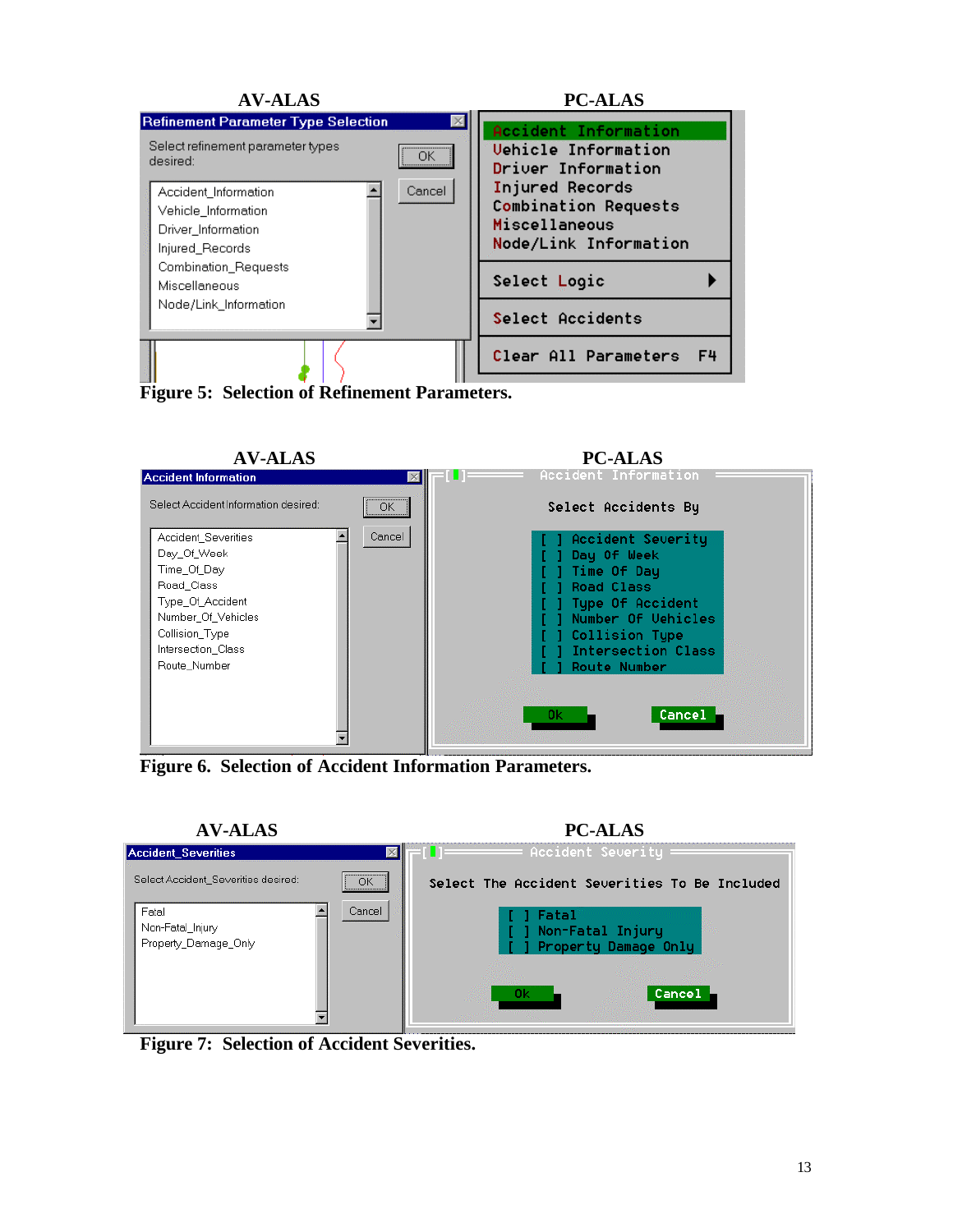#### **D. Database Development (See Appendices D, E, and F for information on variable names and value labels in the accident database)**

Several data layers were needed to create a complete database that could be used with GIS-ALAS. These include road, rail, node, accident, and hydrology data layers. The rail data came via the National Transportation Atlas Database (NTAD) from the Bureau of Transportation Statistics (BTS). The remaining data layers were obtained from the Iowa DOT (see Table 2).

| Table 2. Databases provided with GIS-ALAS |                                          |                      |  |  |  |  |
|-------------------------------------------|------------------------------------------|----------------------|--|--|--|--|
| Coverage                                  | <b>Source</b>                            | <b>Current as of</b> |  |  |  |  |
| Primary                                   | Iowa DOT Office Of Transportation data   | 7/1/97               |  |  |  |  |
| Secondary                                 | Iowa DOT Office Of Transportation data   | 7/1/97               |  |  |  |  |
| Municipal                                 | Iowa DOT Office Of Transportation data   | 7/1/97               |  |  |  |  |
| Rail                                      | National Transportation Atlas Database   | 1997                 |  |  |  |  |
| <b>Nodes</b>                              | Iowa DOT Office of Cartography           | 7/1/97               |  |  |  |  |
| Hydrology                                 | Iowa DOT Office Of Cartography           | 1/1/96               |  |  |  |  |
| A Accident Records                        | Iowa DOT Office of Transportation Safety | 12/31/95             |  |  |  |  |
| <b>B</b> Accident Records                 | Iowa DOT Office of Transportation Safety | 12/31/95             |  |  |  |  |
| C Accident Records                        | Iowa DOT Office of Transportation Safety | 12/31/95             |  |  |  |  |

| Table 2: Databases provided with GIS-ALAS |  |  |  |
|-------------------------------------------|--|--|--|
|-------------------------------------------|--|--|--|

Estimates of the time required to create these databases in ArcView format are provided in Table 3. The time listed is the time required to generate the coverage from the design files obtained from the Iowa DOT Office of Transportation Data. The PC-ALAS data files, MPT files, were obtained from the Iowa DOT Office of Transportation Safety.

| Coverage                                           | <b>Time Required to Create</b> |  |
|----------------------------------------------------|--------------------------------|--|
| Attributed Primary, Secondary, and Municipal Roads | 3 days                         |  |
| <b>Accident Nodes</b>                              | $1$ day                        |  |
| <b>Accident Data</b>                               | 3 days                         |  |
| <b>Hydrological Data</b>                           | 1 day                          |  |
| <b>Total Time</b>                                  | 8 days*                        |  |

\* Note: The amount of personnel time is approximately 3 days. Computer running time is 5 days.

The data obtained had to be converted for use within the GIS. The accident locations were derived from the node locations. Each accident location is determined from the distance from the reference node to the direction node. The current process determines the accident location based on the straight line distance between the nodes. Using this process may provide a location of an accident that is not on the roadway. The Iowa DOT Office of Cartography recently developed a solution to this problem. In the future, accident locations will be tied to the base records.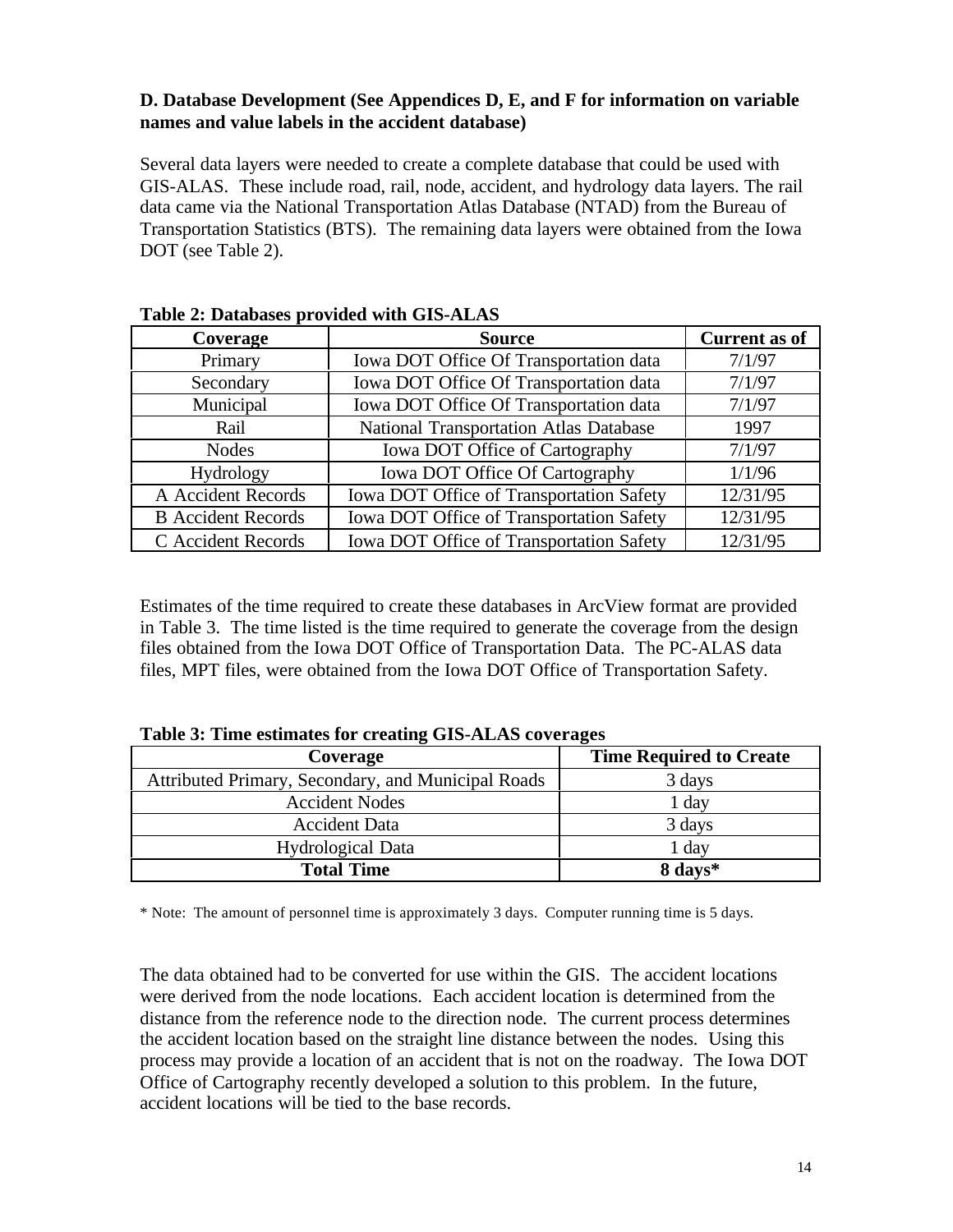Roadway and hydrological data layers were provided from the Iowa DOT Office of Cartography. This information was converted to ArcView format by using another GIS, MapInfo. The MPT files were generated from PC-ALAS. This provided an ASCII file of all the information associated with the accident records. A MapBasic program was created to take the ASCII format data and create the tabular data for each accident within the state of Iowa. The accident locations are generated by using another MapBasic program. Once the accident locations are determined, a final MapBasic program was used to export the file into a MapInfo Interchange Format (MIF). ArcView can convert MIF files into ArcView format. A batch file was created to convert the data from MIF format to an ArcView format. Whenever possible, data from the Iowa DOT Office of Cartography was used. A similar process is involved in creating the other data layers in ArcView. This process was performed as illustrated in Figure 8.



**Figure 8: Database Development Process**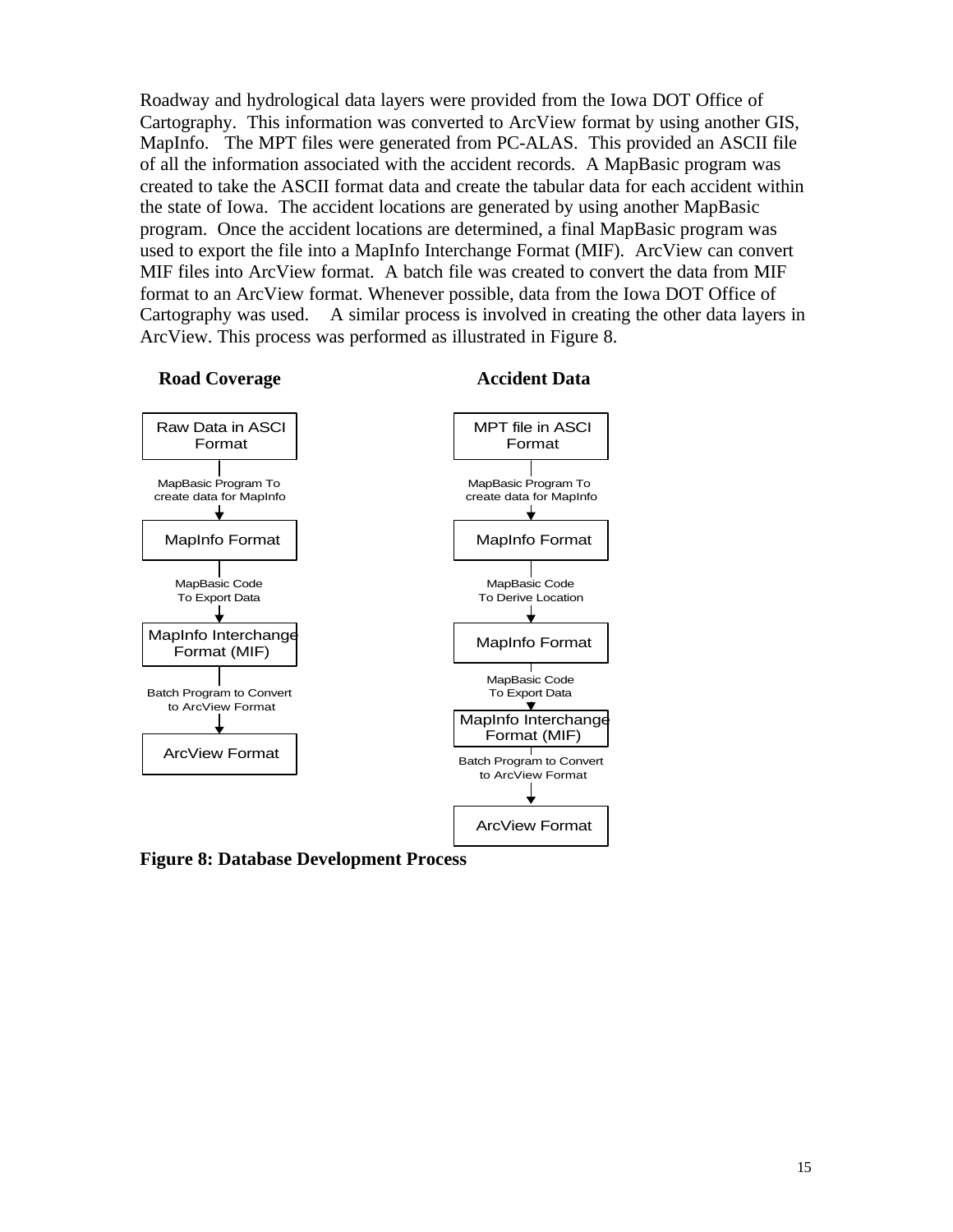## <span id="page-17-0"></span>**IV. Technology Transfer**

#### **A. Distribution of GIS-ALAS Products and Data**

GIS-ALAS products and data will be distributed on compact disc (CD). The CD for Explorer ALAS will include the file with which users can install a free version of ArcExplorer, as well as the accident data and related information outlined above. The CD for ArcView ALAS will include an ArcView project file, which contains the customization programs that provide its interface and analytical capabilities, as well as the databases outlined above. Currently, users who want to use ArcView ALAS will need to purchase ArcView. CTRE on has already begun distributing five years of accident data along with roadway graphics to the beta test users.

The use of the World Wide Web for distribution has been explored, but was not implemented in Phase 1. Concerns were expressed about confidentiality and other issues related to public access to accident data via the World Wide Web, especially for data on a single accident or a specific node number. Password protection of the World Wide Web application or some of its components can easily be accomplished. Other measures may also be taken to ensure the protection of the data, including: stripping off the last four digits of the node number and creating thematic maps (e.g., to show the number of accidents at particular location). An assessment needs to be made of potential uses and users of the product to determine specific functionality implementation requirements once the World Wide Web option becomes available.

Figure 9 summarizes the development and distribution of the GIS-ALAS database and its related products.



**Figure 9: Summary of Database Development and Distribution**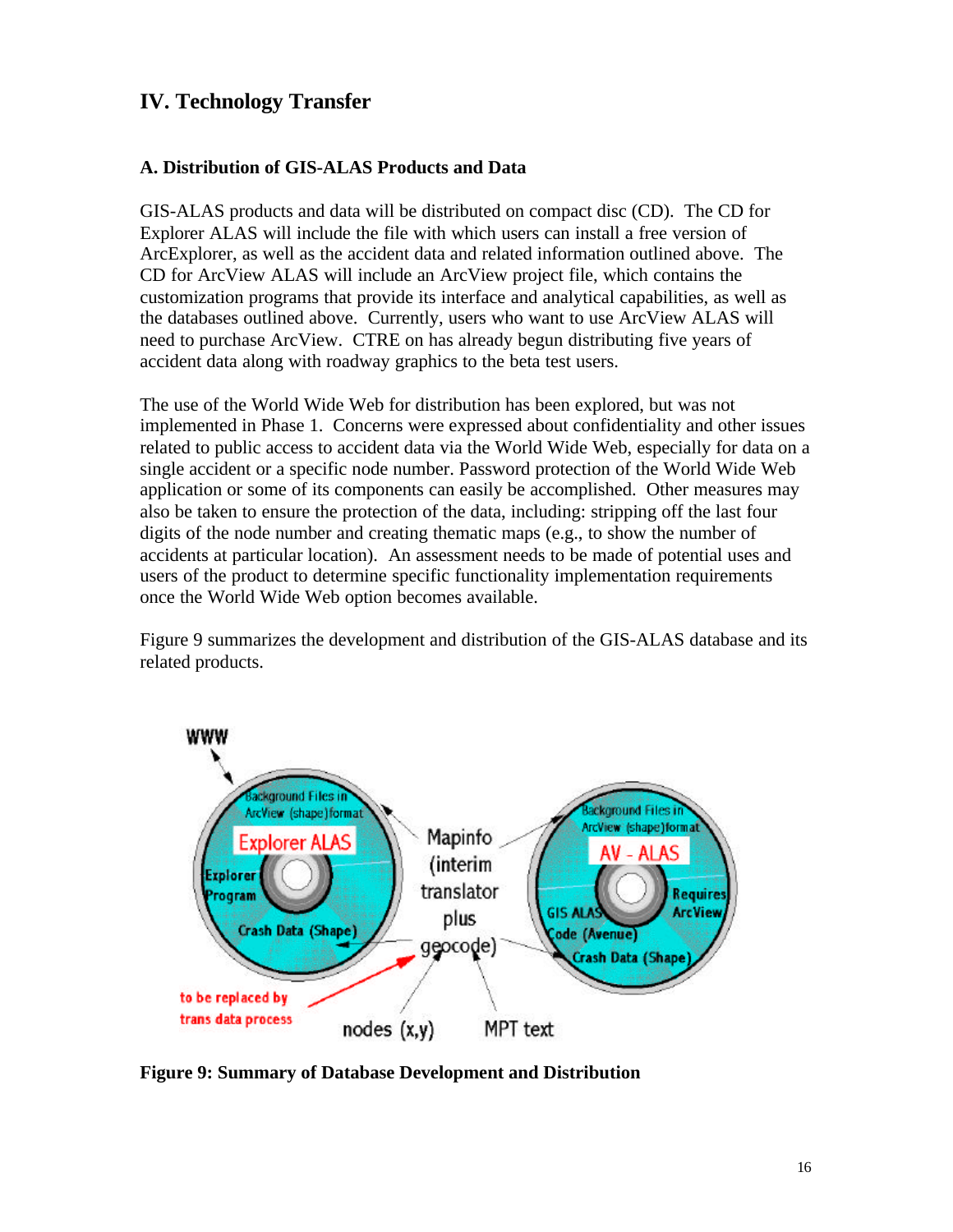#### **B. Training, Beta-Testing, and Feedback**

On December 18, 1997, the GIS-ALAS project team provided a demonstration and training session for the GIS-ALAS Steering Committee and other interested individuals. Tutorials were provided for both Explorer ALAS and a prototype version of ArcView ALAS. Useful feedback was provided by the participants and this information was incorporated into the subsequent development of GIS-ALAS. Participants also generated a list of questions and issues for the project team to answer and address. The project team's responses to this list are provided in Appendix G.

Several individuals, many of whom attended the training session, are currently testing Explorer ALAS. These include Iowa DOT employees, city employees, Federal Highway Administration personnel, city and state law enforcement agencies, metropolitan planning associations, and county engineers. Feedback from the beta test group will be incorporated into future enhancements of the product. The following people are beta testers:

- Joyce Emery, Iowa DOT
- Jack Latterell, FHWA
- Becky Hiatt, FHWA
- Peggi Knight, Iowa DOT
- Bill Schuman, Iowa DOT
- Jaime Reyes, Iowa DOT
- John Nervig, Iowa DOT
- Jon Ranney, Iowa DOT
- Harold Jensen, Story County
- Alicia Caton, Des Moines MPO
- Sergeant R. L. Miller, Council Bluffs Police Dept
- Steve Mattke, City of Fort Dodge
- Major Larry Noble, State Patrol
- Robert Schultz, PC-ALAS Trainer
- Terry Dillinger, Iowa Department of Motor Vehicles
- Rich Rothart, Iowa Department of Motor Vehicles

Future beta testing activities and training sessions for ArcView ALAS are being planned.

In addition, the project team is working with a Ph.D. student at Iowa State University conducting dissertation research on usability testing and the implementation of information systems. The research is expected to identify possible usability problems of GIS-ALAS, explain their origin, and suggest ways to fix them. Specifically, this research will include an assessment of GIS-ALAS's purpose as seen by its designers and users, a period of observing and interviewing the users of GIS-ALAS in order to identify difficulties, and the preparation of design recommendations to improve the usability of the system. The products of this research will include: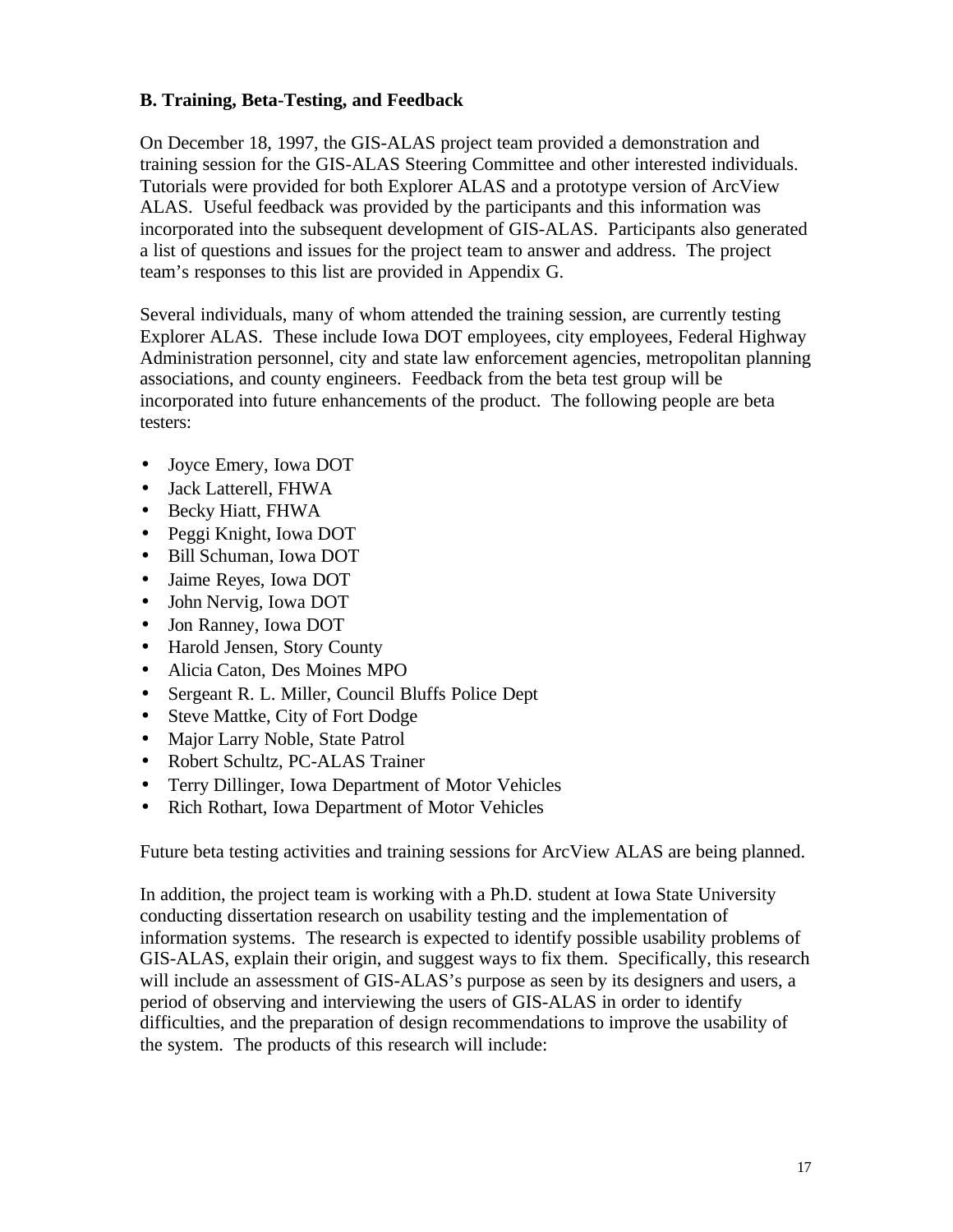- <span id="page-19-0"></span>• a summary of differences between users' and designers' perceptions of the system (often a source of problems);
- a report that categorizes and details difficulties that users have with the system;
- a prototype revision of the system that corrects some of the problems; and
- a report on an experiment to determine whether the revision was successful.

This research is currently being conducted and will be completed during the summer of 1998.

# **V. Next Steps**

Phase 1 activities have been completed and the GIS-ALAS project is beginning its second phase. Phase 2 will build on this first version of GIS-ALAS by incorporating additional refinements and enhancements. The interface will be improved and specific functionality will be added in response to input from users. This input will be gathered both during the technology training sessions/workshops and after the users have had time to work with AV-ALAS or Explorer ALAS in their own offices. Typical improvements might include changes to the menus and/or toolbars, additional query and report options, clarifications in the on-line and/or hardcopy documentation, and the removal of bugs and other potential technical problems.

Additional data incorporation will be investigated in cooperation with the Black Hawk County pilot project team. This investigation will consider incorporating several different kinds of data, such as road features, health care facilities, geographic borders (e.g., counties, census tracts), emergency response service districts, highway/rail grade crossings, aerial photos/digital ortho quads (DOQs)/digital elevation models (DEMs), and maintenance and emergency facilities. In addition, this task will assess a tie-in to GPS and links to weather and other real-time information.

Phase 2 also includes exploring the following tasks:

1) Assess methods to identify accident rates for highway sections or intersections based on specific accident locations and traffic counts.

2) Develop enhanced procedures for link-node/latitude-longitude conversions.

3) Investigating the changes in emergency response patterns due to the construction of the "Avenue of the Saints."

4) Conduct technology transfer and training.

For more information on past, current, or future efforts on the GIS-ALAS project, please contact Reg Souleyrette at 515-294-5453 (reg@ctre.iastate.edu).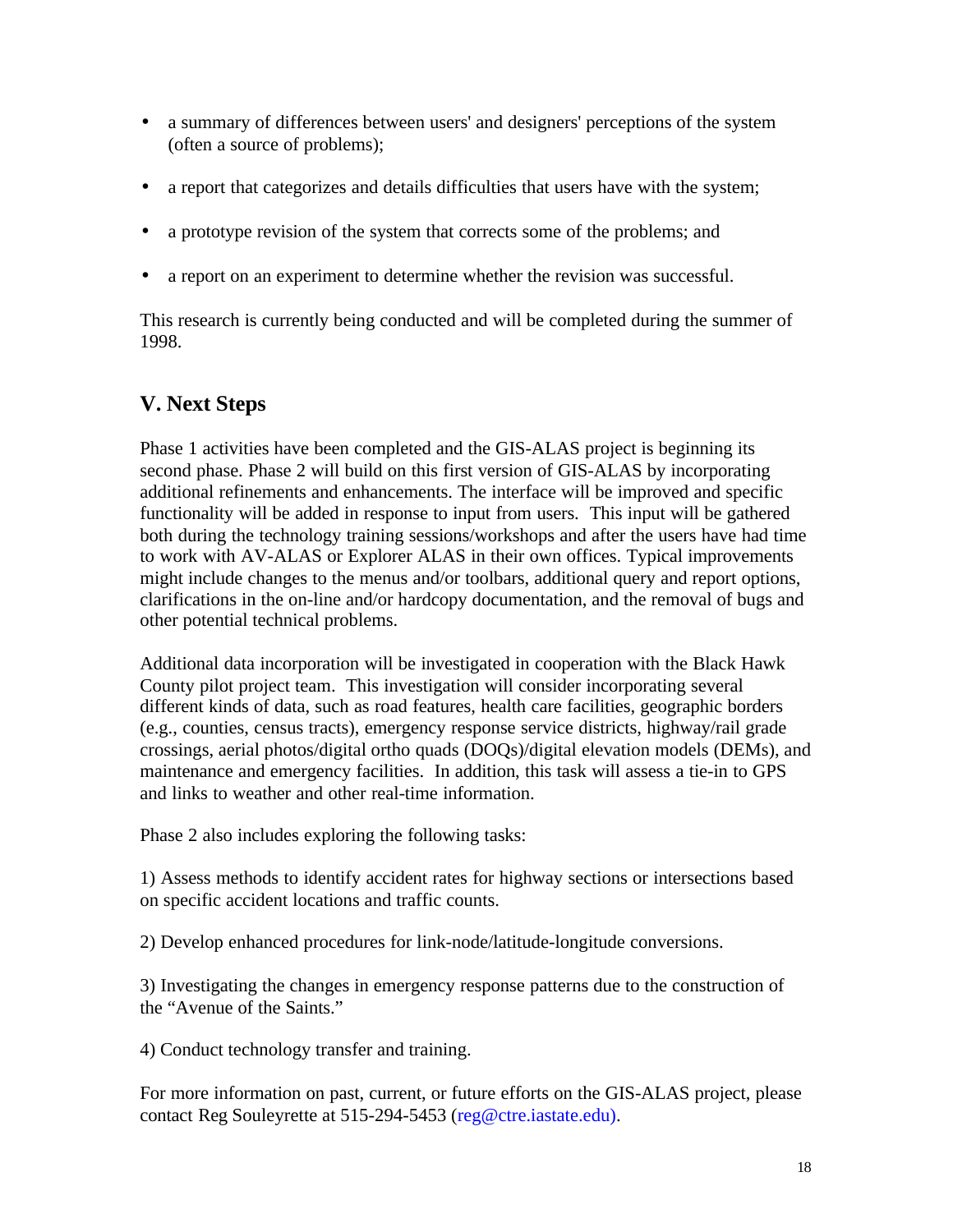#### <span id="page-20-0"></span>**References**

- 1. Stewart, J. Richard. "Applications of Classification and Regression Tree Methods in Roadway Safety Studies", Transportation Research Record No. 1542 *Safety and Human Performance/Statistical Methods and Accident Analysis for Highway and Traffic Safety*, Transportation Research Board/National Research Council, National Academy Press, Washington, D.C., 1996, pg. 1-5.
- 2. Miaou, Shaw-Pin, An Lu, and Harry S. Lum, "Pitfalls of Using  $R^2$  To Evaluate Goodness of Fit of Accident Prediction Models", Transportation Research Record No. 1542 *Safety and Human Performance/Statistical Methods and Accident Analysis for Highway and Traffic Safety*, Transportation Research Board/National Research Council, National Academy Press, Washington, D.C., 1996, pg. 6-13.
- 3. Hauer, Ezra. "Statistical Test of Difference Between Expected Accident Frequencies", Transportation Research Record No. 1542 *Safety and Human Performance/Statistical Methods and Accident Analysis for Highway and Traffic Safety*, Transportation Research Board/National Research Council, National Academy Press, Washington, D.C., 1996, pg. 24-29.
- 4. Mercier, Cletus R., Mack C. Shelley II, Julie B. Rimkus, and Joyce M. Mercier. "Age and Gender as Predictors of Injury Severity in Head-on Highway Vehicular Collisions", Transportation Research Record No. 1581, *Safety and Human Performance/Traffic Records, Accident Prediction and Analysis, and Statistical Methods*, Transportation Research Board/National Research Council, National Academy Press, Washington, D.C., 1997, pg. 37-46.
- 5. Saccomanno, F.F., S.A. Nassar, and J.H. Shortreed. "Reliability of Statistical Road Accident Injury Severity Models", Transportation Research Record No. 1542 *Safety and Human Performance/Statistical Methods and Accident Analysis for Highway and Traffic Safety*, Transportation Research Board/National Research Council, National Academy Press, Washington, D.C., 1996, pg. 14-23.
- 6. Hauer, Ezra. "Detection of Safety Deterioration in a Series of Accident Counts", Transportation Research Record No. 1542 *Safety and Human Performance/Statistical Methods and Accident Analysis for Highway and Traffic Safety*, Transportation Research Board/National Research Council, National Academy Press, Washington, D.C., 1996, pg. 38-43.
- 7. Stokes, Robert W. and Madaniyo I. Mutabazi. "Rate-Quality Control Method of Identifying Hazardous Road Locations", Transportation Research Record No. 1542 *Safety and Human Performance/Statistical Methods and Accident Analysis for Highway and Traffic Safety*, Transportation Research Board/National Research Council, National Academy Press, Washington, D.C., 1996, pg. 44-48.
- 8. Tarko, Andrzej P. Tarko, Kumares C. Sinha, and Omer Farooq. "Methodology for Identifying Highway Safety Problem Areas", Transportation Research Record No. 1542 *Safety and Human Performance/Statistical Methods and Accident Analysis for Highway and Traffic Safety*, Transportation Research Board/National Research Council, National Academy Press, Washington, D.C., 1996, pg. 49-53.
- 9. Hauer, Ezra. "Identification of Sites with Promise", Transportation Research Record No. 1542 *Safety and Human Performance/Statistical Methods and Accident Analysis for Highway and Traffic Safety*, Transportation Research Board/National Research Council, National Academy Press, Washington, D.C., 1996, pg. 54-60.
- 10. Zhou, Min and Virginia P. Sisiopiku. "Relationship Between Volume-to-Capacity Ratios and Accident Rates", Transportation Research Record No. 1581, *Safety and*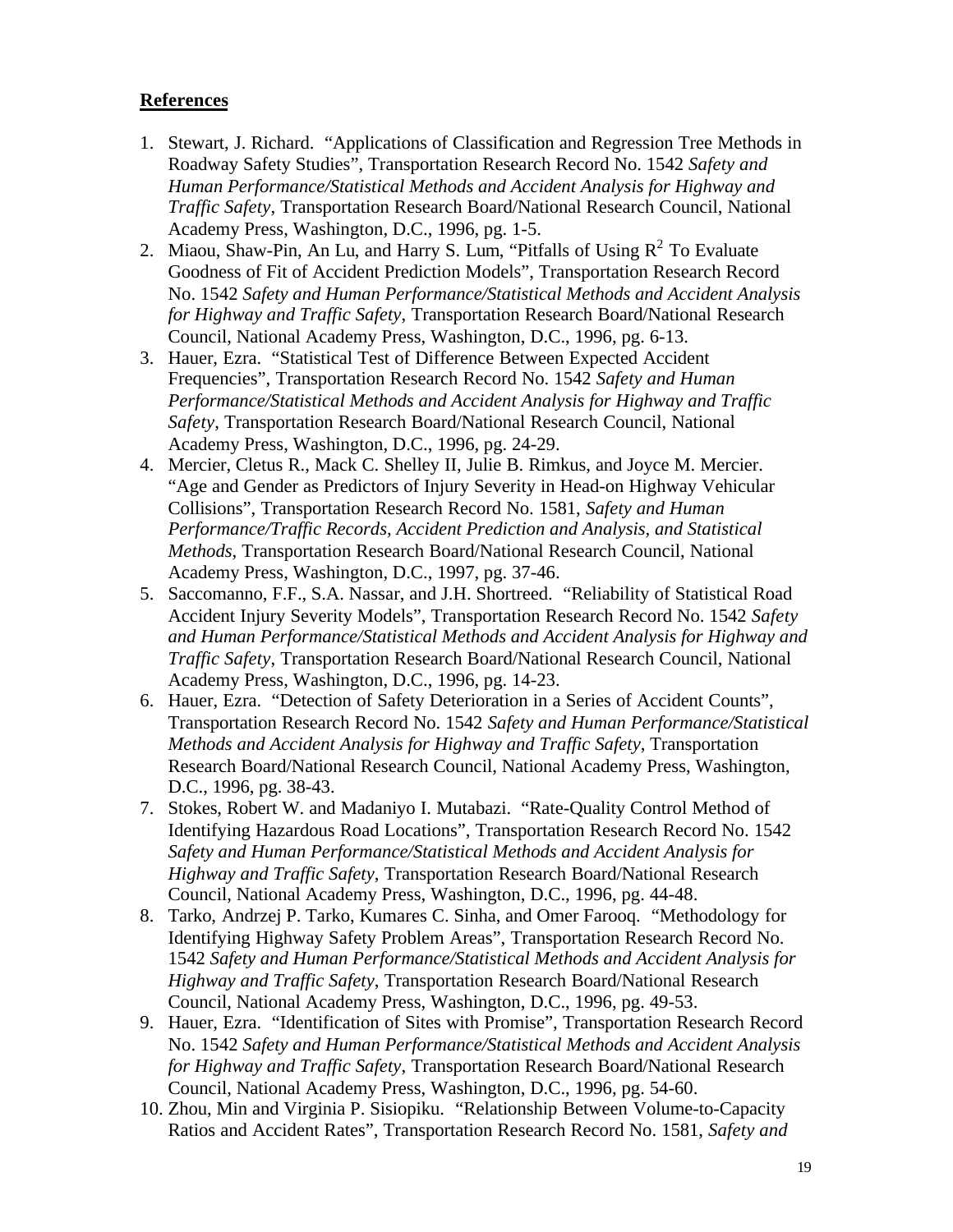*Human Performance/Traffic Records, Accident Prediction and Analysis, and Statistical Methods*, Transportation Research Board/National Research Council, National Academy Press, Washington, D.C., 1997, pg. 47-52.

- 11. Raub, Richard A. "Occurrence of Secondary Crashes on Urban Arterial Roadways", Transportation Research Record No. 1581, *Safety and Human Performance/Traffic Records, Accident Prediction and Analysis, and Statistical Methods*, Transportation Research Board/National Research Council, National Academy Press, Washington, D.C., 1997, pg. 53-58.
- 12. Gattis, J.L., M.S. Alguire, and S.R.K. Naria. "Guardrail End-Types, Vehicle Weights, and Accident Severities", *Journal of Transportation Engineering*, American Society of Civil Engineers, Vol. 122, No. 3, May/June 1996, pg. 210-214.
- 13. Bonneson, James A. and Patrick T. McCoy. "Effect of Median Treatment on Urban Arterial Safety: An Accident Prediction Model", Transportation Research Record No. 1581, *Safety and Human Performance/Traffic Records, Accident Prediction and Analysis, and Statistical Methods*, Transportation Research Board/National Research Council, National Academy Press, Washington, D.C., 1997, pg. 27-36.
- 14. Council, Forrest M., Yusuf M. Mohamedshah, and J. Richard Stewart. "Effects of Air Bags on Severity Indexes for Roadside Objects", Transportation Research Record No. 1581, *Safety and Human Performance/Traffic Records, Accident Prediction and Analysis, and Statistical Methods*, Transportation Research Board/National Research Council, National Academy Press, Washington, D.C., 1997, pg. 66-71.
- 15. *Experimental Plans for Accident Studies of Highway Design Elements: Encroachment Accident Study*, Publication No. FHWA-RD-96-081, U.S. Department of Transportation/Federal Highway Administration/Research and Development, Turner-Fairbank Highway Research Center, McLean, VA, January 1997, 112p.
- 16. *Conference Proceedings FHWA Vehicle Crash Analysis*, Conference Proceedings, Publication No. FHWA-RD-96-212, U.S. Department of Transportation/Federal Highway Administration/Research and Development, Turner-Fairbank Highway Research Center, McLean, VA, April 1997, 147p.
- 17. *1993 Iowa Crash Facts A Compilation of Motor Vehicle Crash Statistics for Iowa Roadways*, Iowa Department of Transportation Office of Driver Services, Des Moines, Iowa, 1994, 125p.
- 18. *Traffic Safety Facts 1994 A Compilation of Motor Vehicle Crash Data from the Fatal Accident Reporting System and the General Estimates System*, U.S. Department of Transportation/National Highway Traffic Safety Administration/Research and Development, Washington, D.C., August 1995, 190p.
- 19. *New and Improving Technologies for Improved Accident Data Collection,* Publication No. FHWA-RD-92-097, U.S. Department of Transportation/Federal Highway Administration/Research and Development, Turner-Fairbank Highway Research Center, McLean, VA, March 1993, 107p.
- 20. *Experimental Plans for Accident Studies of Highway Design Elements: Encroachment Accident Study*, Publication No. FHWA-RD-96-081, U.S. Department of Transportation/Federal Highway Administration/Research and Development, Turner-Fairbank Highway Research Center, McLean, VA, January 1997, 112p.
- 21. *Catalog of Types of Applications Implemented Using Linked State Data: Crash Outcome Data Evaluation System (CODES)*, NHTSA Report, DOT HS 808 581, U.S. Department of Transportation/National Highway Traffic Safety Administration, Washington, D.C., April 1997, 55p.